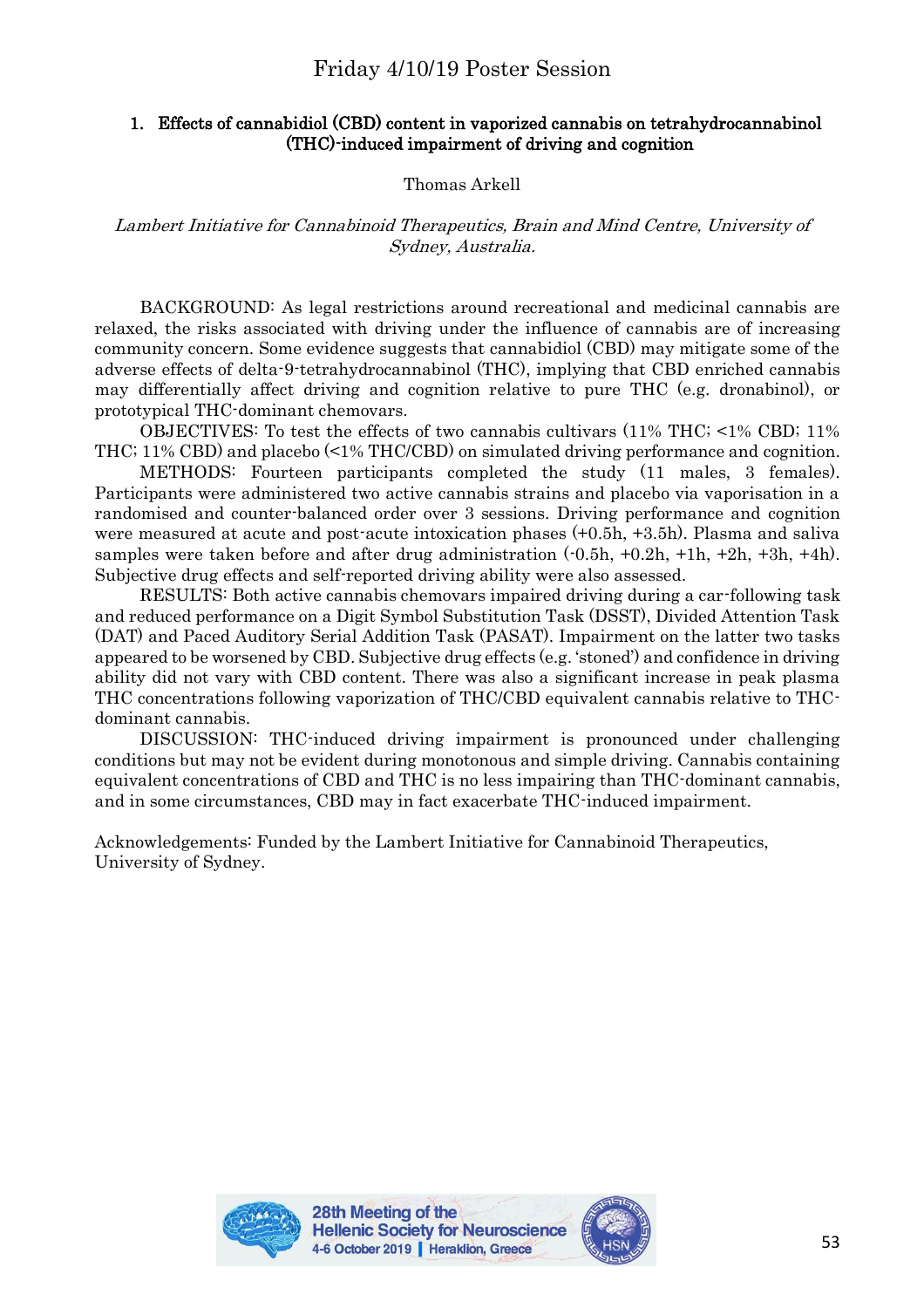## 2. Raman spectroscopy: evaluation of a non-invasive technique for the detection of topically applied ketorolac tromethamine in vitro and in vivo

Christian J.F. Bertens1,2,3,\*, Shuo Zhang1,2,\*, Roel J. Erckens1,4, Frank J.H.M. van den Biggelaar<sub>1,2,3</sub>, Tos T.J.M. Berendschot<sub>1,2</sub>, Carroll A.B. Webers<sub>1,2</sub>, Rudy M.M.A. Nuijts<sub>1,2,3,4</sub>, and Marlies Gijs1,2,3.

1 University Eye Clinic Maastricht, Maastricht University Medical Center+, P. Debyelaan 25, P.O. Box 5800, 6202 AZ Maastricht, the Netherlands

2 Maastricht University, School for Mental Health and Neuroscience, University Eye Clinic Maastricht, Universiteitssingel 50, P.O. Box 616, 6200 MD Maastricht, the Netherlands 3 Chemelot Institute for Science and Technology (InSciTe), Urmonderbaan 20F, 6167 RD Geleen, the Netherlands. 4 Department of Ophthalmology, Zuyderland Medical Center, Heerlen, the Netherlands \* Equal contribution

Ocular pharmacokinetic studies investigate time- and dose dependent behavior of ophthalmic drugs. These studies are important to detect the maximum drug concentration  $(C_{\text{max}})$ , the time to reach  $C_{\text{max}}$  (T<sub>max</sub>), half-life, and clearance of the drug. Based on those parameters, a dosage regimen can be created. Currently, the assessment of ocular pharmacokinetics is using tissues or fluids in a destructive test which comprises chemical pre-treatment followed by highperformance liquid chromatography (HPLC). A non-invasive pharmacokinetic assessment technique could resolve these issues. A technique that is potentially suitable for non-invasive detection of ocular pharmacokinetics is Raman spectroscopy. Raman spectroscopy identifies molecules, based on the specific inelastic scattering properties of their rotational and vibrational modes. This technique enables real-time detection of molecules without pre-processing and damaging tissue.

In this project, we evaluated the detection and quantification of ocular ketorolac tromethamine levels with confocal Raman spectroscopy after topical administration of Acular™. Confocal Raman spectroscopy and HPLC were compared in terms of sensitivity of detection. Enucleated pig eyes were treated with different concentrations of ketorolac. Hereafter, ketorolac concentrations in the aqueous humor of pig eyes were analyzed by confocal Raman spectroscopy and HPLC. Subsequently, twelve rabbits were treated with Acular<sup>™</sup> for four weeks. At several time points, ketorolac concentrations in aqueous humor of the rabbits were measured by confocal Raman spectroscopy followed by drawing an aqueous humor sample for HPLC analysis.

In ketorolac treated pig eyes, both ex vivo Raman spectroscopy as well as HPLC were able to detect ketorolac in a broad concentration range. However, *in vivo* confocal Raman spectroscopy in rabbits was unable to detect ketorolac in contrast to HPLC.

To conclude, confocal Raman spectroscopy has the capacity to detect ketorolac tromethamine in vitro, but currently lacks sensitivity for in vivo detection.



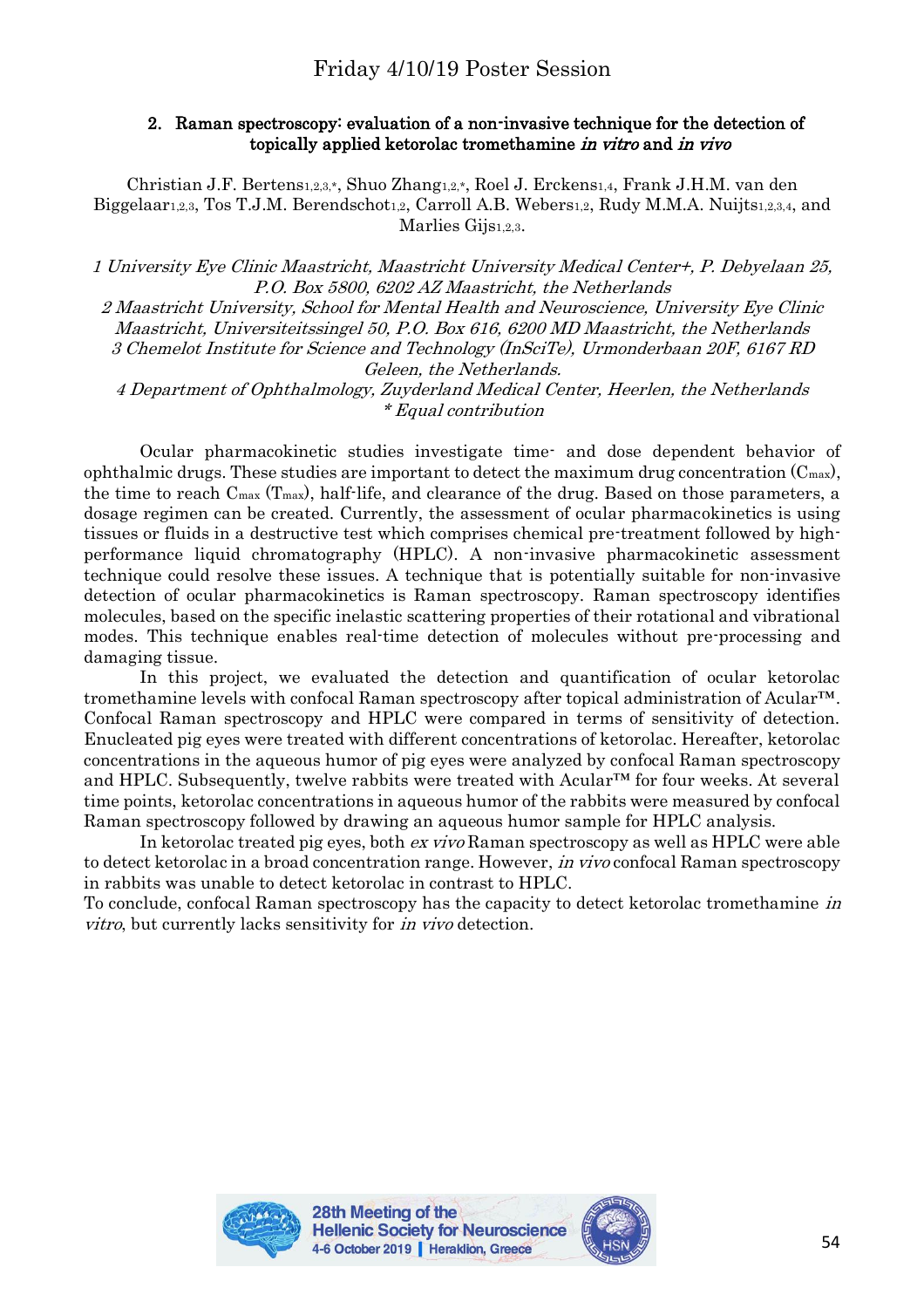# 3. Loss of Piccolo function in rats induces Pontocerebellar Hypoplasia type 3-like phenotypes.

Joanne Falck1, Christine Bruns1, Sheila Hoffmann1, Isabelle Straub2, Erik J. Plautz3, Marta Orlando4, Humaira Munawar5, Marion Rivalan4,5, York Winter4,5, Zsuzsanna Izsvák6, Dietmar Schmitz<sub>4</sub>, F. Kent Hamra7, Stefan Hallermann2, Craig Garner1<sup>\*</sup>, and Frauke Ackermann1<sup>\*</sup>

1) German Center for Neurodegenerative Diseases (DZNE), Charité Medical University, Charitéplatz 1, 10117 Berlin, Germany

2) Carl-Ludwig Institute for Physiology, Leipzig, Germany

3) Department of Neurology and Neurotherapeutics, University of Texas Southwestern, Dallas Texas 75390

4) Charité – Universitätsmedizin Berlin, corporate member of Freie Universität Berlin and Humboldt-Universität zu Berlin, and Berlin Institute of Health, NeuroCure Cluster of Excellence, Charitéplatz 1, 10117 Berlin, Germany

5) Department of Biology, Humboldt University, Philippstr. 13, 10099 Berlin, Germany 6) Max Delbrück Center for Molecular Medicine in the Helmholtz Society, Berlin, Germany 7) Department of Obstetrics and Gynecology, Cecil H. & Ida Green Center for Reproductive Biology Sciences, University of Texas Southwestern, Dallas Texas 75390

The presynaptic active zone protein Piccolo (Pclo) is best known for its role in the formation of active zones and regulation of neurotransmitter release. Through manipulation of the PCLO gene, we have observed a specific effect of Piccolo loss-of-function (LOF) on the unique cerebellar mossy fibre (MF) synapse. We observe a profound impact on the anatomical, functional and behavioural level.

Analysis of Piccolo knockout  $(Pclo_{\text{set}})$  brains revealed a severe reduction in brain size in comparison to wildtype  $(Pclow \text{t} \text{w})$  counterparts, with reduced size of cerebellar, pontine and cortical regions. Formation of MF afferents to the cerebellum appear to be disrupted, as  $P_{\text{clock}}$ MF terminals are reduced to half of size of  $Pclow<sub>tw</sub>$ . Climbing fibre innervation of the molecular layer of  $P_{\text{clogt/gt}}$  cerebella is increased, indicating peturbation of the cerebellar network. We also observe a reduction in the ɑ6 subunit of the GABA<sup>A</sup> receptor, expressed at the MF, which could be a homeostatic downregulation to compensate for reduced glutamatergic input from MF boutons.

On a functional level,  $P_{\text{clg}_{\text{g}}/\text{g}_{\text{g}}}$  rats display impaired motor coordination, evidenced by failure in a rotarod task, despite adequate performance in tasks that reflect muscle strength and locomotion. We are currently undertaking electrophysiological recordings of MF boutons to further investigate the consequence of Piccolo LOF on on these unique synapse structures.

A mutation in the PCLO gene has been observed in patients with Pontocerebellar hypoplasia III (PCH III), a rare developmental disorder characterised by an abnormally small cerebellum and pons, severe developmental delay, motor deficits and seizures. As the human condition shares a number of anatomical and behavioural abnormalities with the  $Pclo_{\varepsilon\ell\alpha t}$  rats, we propose that the  $Pclo_{gt/gt}$  mutation can be used as a model for PCH III, providing insights into how this AZ protein contributes to the formation and function of neural circuits during development.



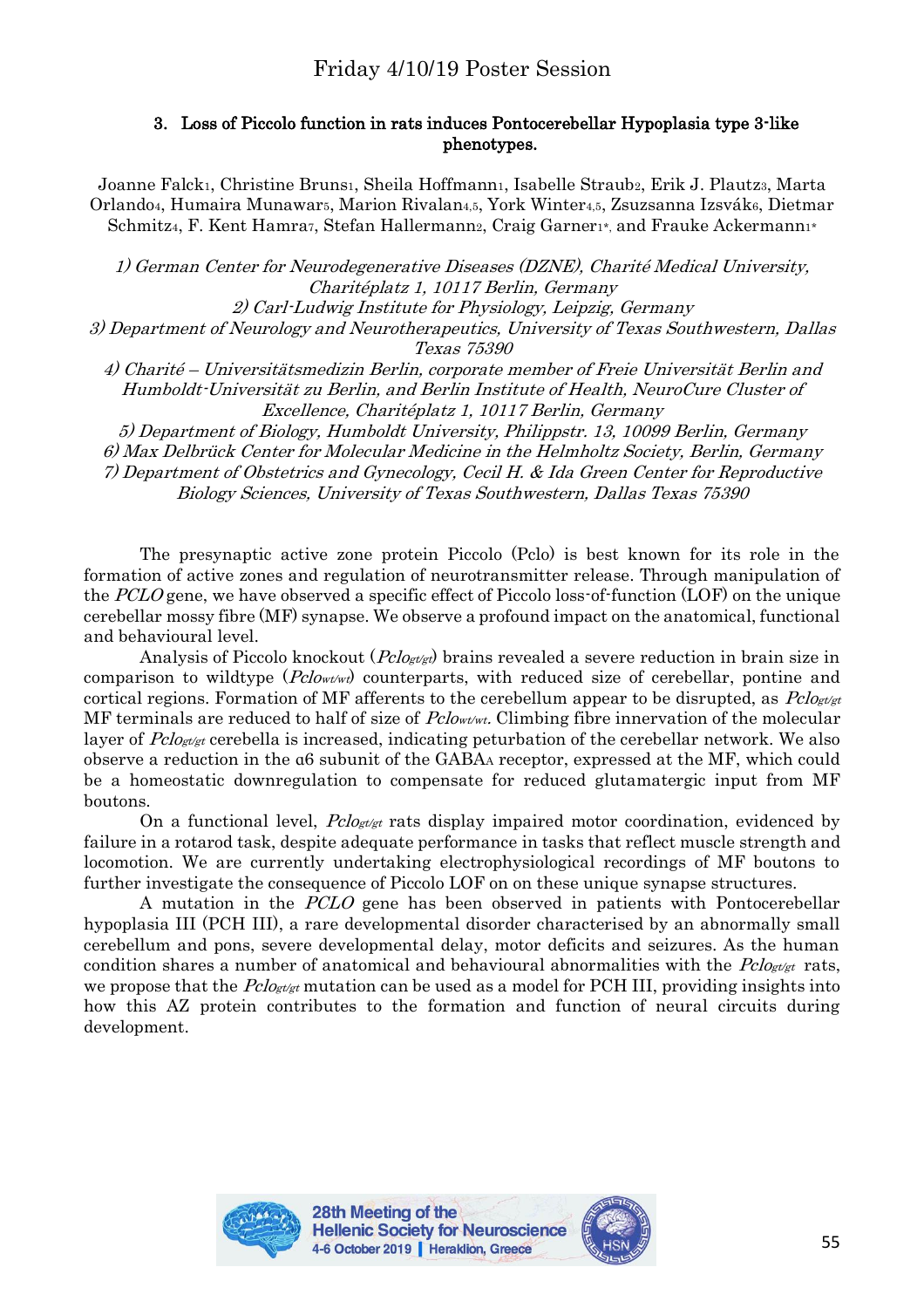## 4. "On cloud nine" or "in a funk"? conflicting effects of chronic adolescent exposure to HU-210 on tests of depressive-like behavior.

Miguel F. Ferreira1,2, João Fonseca-Gomes1,2, Nádia Rei1,2, Francisco M. Mouro1,2, Ana M. Sebastião<sub>1,2</sub>

<sup>1</sup>Instituto de Medicina Molecular João Lobo Antunes, Faculdade de Medicina, Universidade de Lisboa, Portugal;

<sup>2</sup>Instituto de Farmacologia e Neurociências, Faculdade de Medicina, Universidade de Lisboa, Portugal;

Adolescent and adult rodents are known to have differential susceptibilities to the effects of cannabinoid receptor agonists. Indeed, chronic cannabinoid exposure has been shown to induce opposite long-lasting effects, as a function of rodent age, whereby it has prodepressant- and antidepressant-like effects in adolescent and adult animals, respectively. Interestingly, while chronic cannabinoid exposure also seems to lead to short-term antidepressant-like effects in adults, there is no equivalent data regarding adolescent animals.

Here, we report two separate experiments, designed to assess the short-term affective behavioral effects of chronic adolescent HU-210 exposure. For this, two separate series of adolescent female Sprague-Dawley rats were administered twice-daily intraperitoneal injections of HU-210, following an ascending dosing schedule (PND35-37: 25μg/kg; PND38-41: 50μg/kg; PND42-45: 100μg/kg), for 11 days. Starting 24-hours following the last injection animals were tested in Open Field Test (OFT) and mFST, or the Elevated Plus Maze (EPM) and the SPT. Furthermore, samples from the hippocampus and the PFC were collected for molecular analyses.

In line with previous adult studies, HU-210-treated animals showed a marked antidepressant-like profile in the mFST – with significantly decreased immobility, and increased climbing – without alterations of locomotor activity or anxiety-like behavior in the OFT. Contrastingly, in the SPT, HU-210-treated animals showed strong decreases in sucrose preference/intake, suggesting a marked prodepressant-like impact of treatment.

In addition to having important implications for the cannabinoid literature, our results also highlight the necessity of critically evaluating the results of behavioral tests in light of their known limitations, and of using multiple tests to perform more reliable assessments. Finally, our results also raise the need for a mechanistic explanation of how a single manipulation led to the markedly contrasting effects observed, regarding depressive-like behavior.



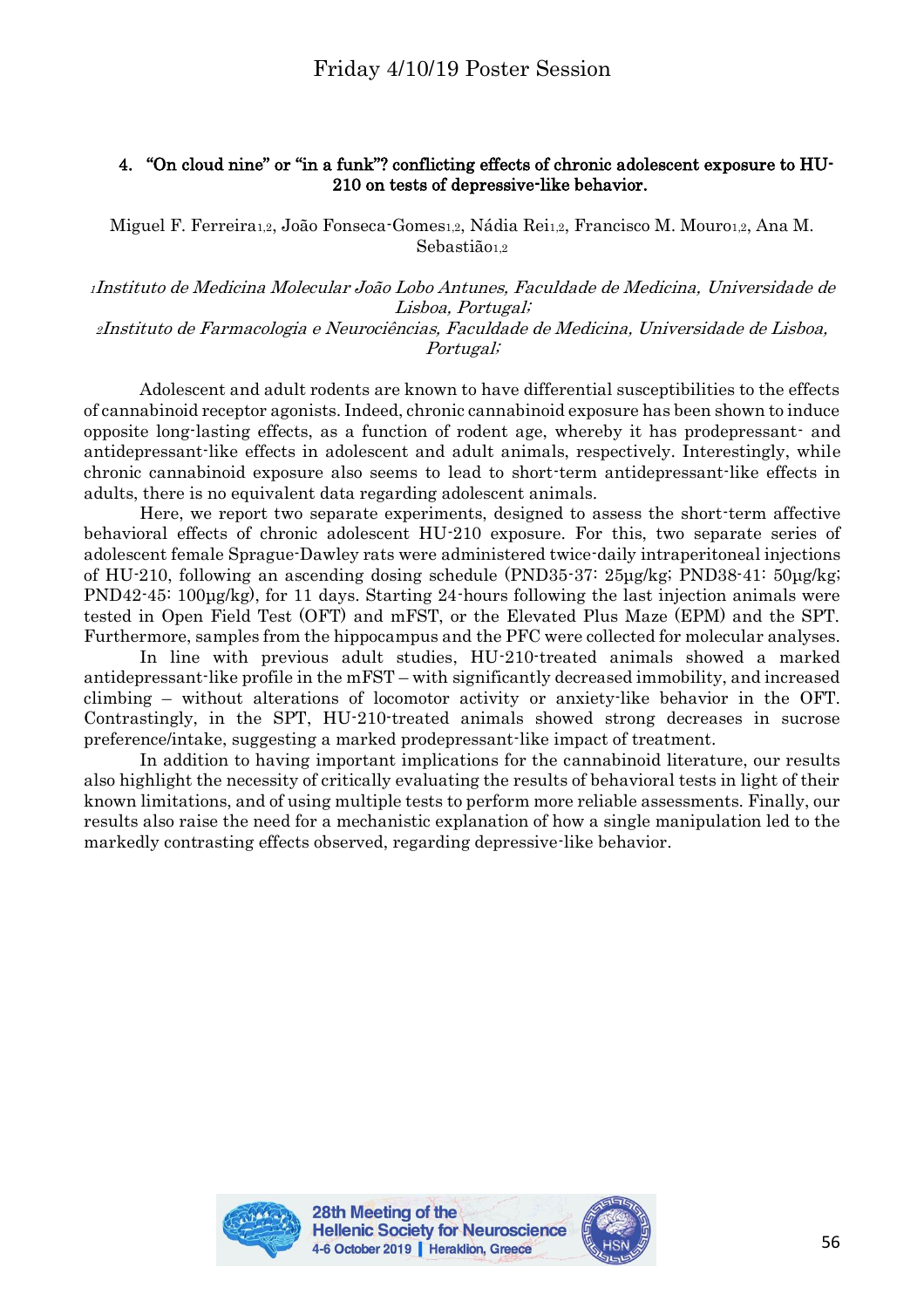## 5. Interoceptive associations in early onset consumption of smoked cocaine

Laura Alethia de la Fuente de la Torre

University of Buenos Aires, Buenos Aires, Argentina, Physics Department, IFIBA.

Objectives: Neurocognitive plasticity is critical for maturation throughout adolescence. However, these adaptive processes also increase vulnerability for developing addictions. The connection between plasticity and vulnerability for addictions is not fully known. Smoked cocaine (SC) is the earliest intermediate product of cocaine hydrochloride (CC) production and represents a public health problem for teenagers in developing countries. SC is highly addictive mainly due to its fast administration route, which has been linked an increased ability to sense and process body signals (interoception). However, there is scant evidence about changes during adolescence and no report has assessed interoception in SC consumers. In this study, we implement a multimodal approach (behavioral, EEG, and neuroimaging) to study differences in interoceptive performance between adolescent consumers of SC, CC and controls (CTR).

Methods: We included 25 participants that smoked (SC), 22 that insufflated cocaine (CC), and 25 matched CTR. Cocaine consumption begun between ages 14-16. We applied a heartbeat-detection (HBD) task and measured modulations of the heart-evoked potential (HEP) during interoceptive conditions. We complemented these measures with structural (MRI) and functional connectivity (fMRI) analysis of the main interoceptive hubs (insular, ACC and somatosensory cortex).

Results: HBD and HEP results showed that only SC consumers presented ongoing psychophysiological measures of enhanced interoceptive accuracy. This pattern was associated with a structural and functional tuning of interoceptive networks.

Conclusions: Our findings provide the first evidence of an association between cardiac interoception and SC consumption in adolescents. They also support models that propose hyper-interoception as a key aspect of addiction while suggesting that this enhancement may depend on specific administration routes.



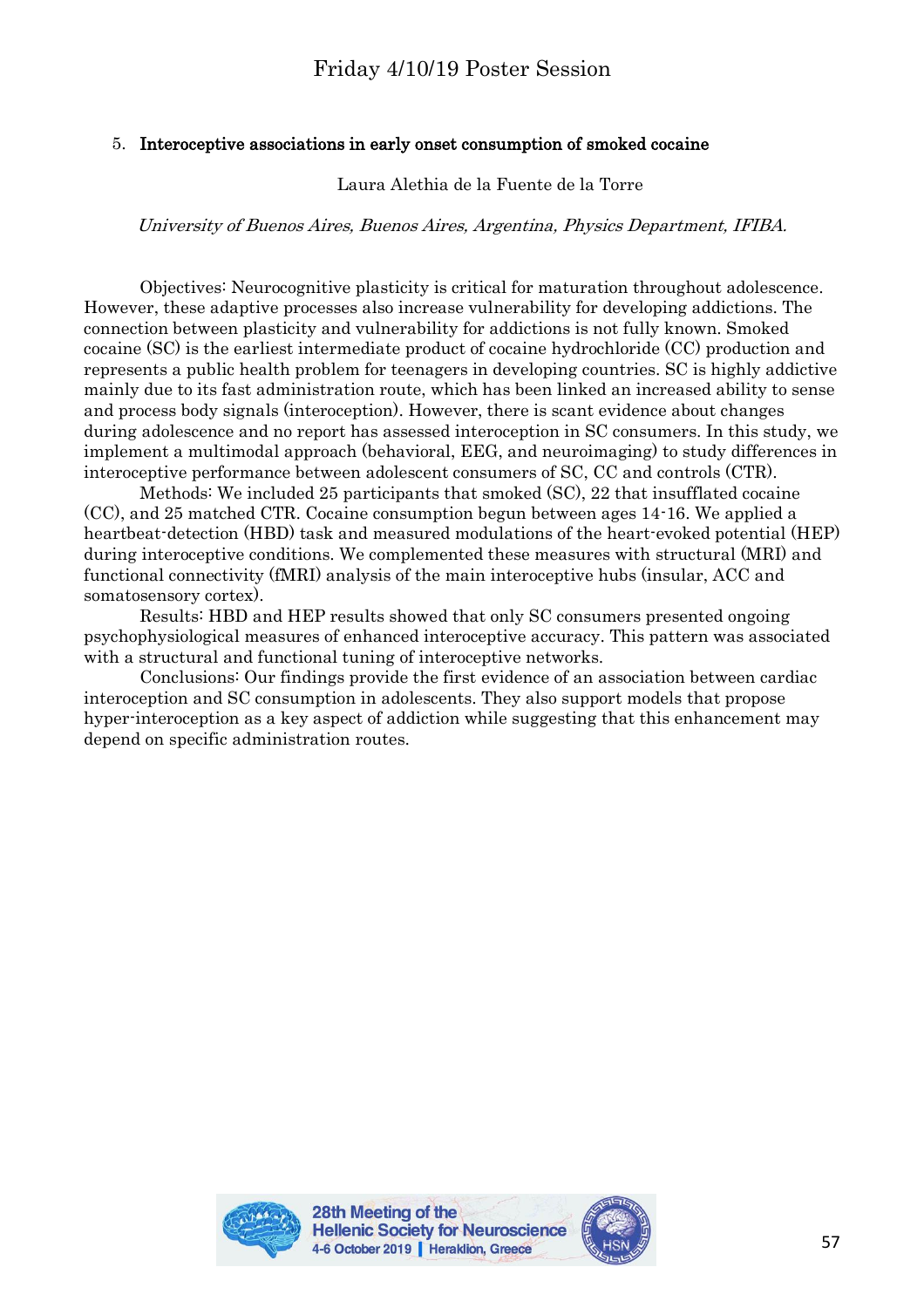# 6. Self-Rated Effectiveness of Microdosing With Psychedelics for Mental and Physical Health Problems Among Microdosers

# Nadia Hutten<sub>1</sub>, Natasha Mason1, Patrick Dolder1, and Kim Kuypers1

#### <sup>1</sup>Department of Neuropsychology & Psychopharmacology, Faculty of Psychology & Neuroscience, Maastricht University, Maastricht, Netherlands

There is a growing interest in the use of low (micro) doses of psychedelic substances for health related purposes, including symptom relief for disorders like anxiety, depression, and pain. Although the focus of recent clinical trials has been on high doses of psychedelics, empirical evidence regarding the efficacy of microdosing for symptomatic relief is lacking. The present study aimed to investigate, by means of an online questionnaire, the self-rated effectiveness (SRE) of microdosing with psychedelics (MDP) for mental and physiological disorders compared to the conventional prescribed treatment and to regular doses of psychedelics.

An online questionnaire was launched on several websites and fora between March and July 2018. Respondents who had consented, were 18 years of age or older, had experience with microdosing and were diagnosed with at least one disorder  $(N = 410, 7.2%)$  were included in the analyses. Odds ratio were calculated to compare the SRE of MDP with conventional treatment, and regular psychedelic doses for mental and physiological diagnoses for each of the three effectiveness questions ("Did it work," "Symptom disappear," "Quality of life improved").

Odds ratio showed that SRE of MDP was significantly higher compared to that of conventional treatments for both mental and physiological diagnoses; and that these effects were specific for ADHD/ADD and anxiety disorders. In contrast, SRE of MDP was lower compared to that of higher, regular psychedelic doses for mental disorders such as anxiety and depression, while for physiological disorders no difference was shown.

This study demonstrates that SRE of MDP to alleviate symptoms of a range of mental or physiological diagnoses is higher compared to conventionally offered treatment options, and lower than regular psychedelic doses. Future RCTs in patient populations should objectively assess the effectivity claims of psychedelics, and whether these are dose related, disorder specific, and superior to conventional treatments.



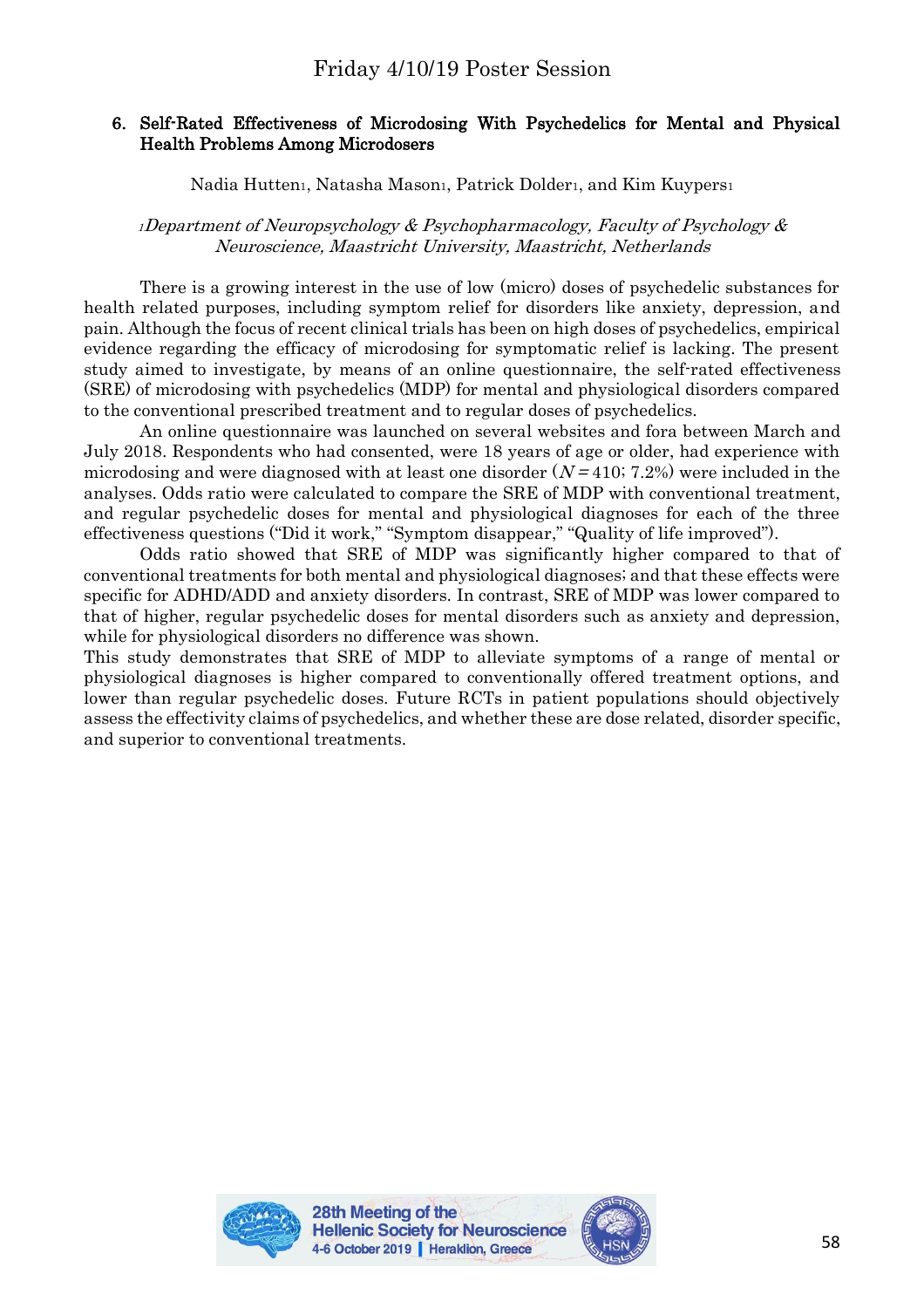## 7. In-vitro validation of systems biology derived drug-discovery to regulate molecular signature after traumatic brain injury

<sup>1</sup>Natallie Kajevu, 1Anssi Lipponen, <sup>1</sup>Noora Puhakka, 1Niina Lapinlampi, <sup>2</sup>Mikko Hiltunen, 2Teemu Natunen, <sup>1</sup>Asla Pitkänen.

<sup>1</sup>Epilepsy Research Laboratory, A. I. Virtanen Institute for Molecular Sciences, University of Eastern Finland, Finland[; natallie.kajevu@uef.fi.](mailto:natallie.kajevu@uef.fi) <sup>2</sup>School of Medicine, Institute of Biomedicine Kuopio, University of Eastern Finland, Finland.

Traumatic brain injury (TBI) is a major cause of death and disability worldwide. Nearly 20 % of TBI patients die, while approximately 30% of survivors experience several health conditions such as amnesia and epileptogenesis. Existing treatments cannot prevent the progression of post-TBI sequela, hence, there is an unmet need of drugs that can halt secondary effects of TBI.

Our aim was to validate disease-modifying effects of *in-silico* discovered compounds with a predicted effect on gene networks regulated by TBI. We hypothesized that through systemsbiology analysis, we would identify compounds which could address post-TBI sequela via their neuroprotective/anti-inflammatory/antioxidant properties.

Compounds were identified using our recently developed systems-biology pipeline which used TBI induced gene-expression signatures to perform LINCS-analysis. We selected compounds that have a potential in regulating post-TBI transcriptomics changes. In-vitro validation of chosen compounds was carried out in a neuron-BV2 microglia co-culture model, where acute neuroinflammation was induced. We assessed each compound's ability to promote neuronal viability, and to regulate tumor necrosis factor-alpha (TNF-α) and nitric oxide (NO) which are indicators of neuroinflammation and neurotoxicity.

From 20 potential candidate compounds we validated 5 *in-vitro*. At 50 µM compound A and B decreased percentage of NO  $(p<0.001)$  and TNF- $\alpha$   $(p<0.001)$  and improved neuronal viability (p<0.001) while compound-C was efficient at 50nM (p<0.001 for all experiments). At 10nM, compound-D reduced nitric oxide  $(p<0.01)$  and improved the neuronal viability  $(p<0.01)$ while compound-E showed no therapeutic effect in the co-cultures.

Our *in-silico* approach identified compounds with a potential in promoting neuronal survival and reducing neuroinflammation  $in\text{-}vitro$ . The most promising compounds will be validated in-vivo, in a clinically relevant rat model of TBI, to evaluate their capacity in regulating the modifications occurring after TBI.

Acknowledgements: This project is co-funded by the Horizon-2020 Framework Programme of the European-Union (Marie-Sklodowska-Curie grant agreement No 740264).



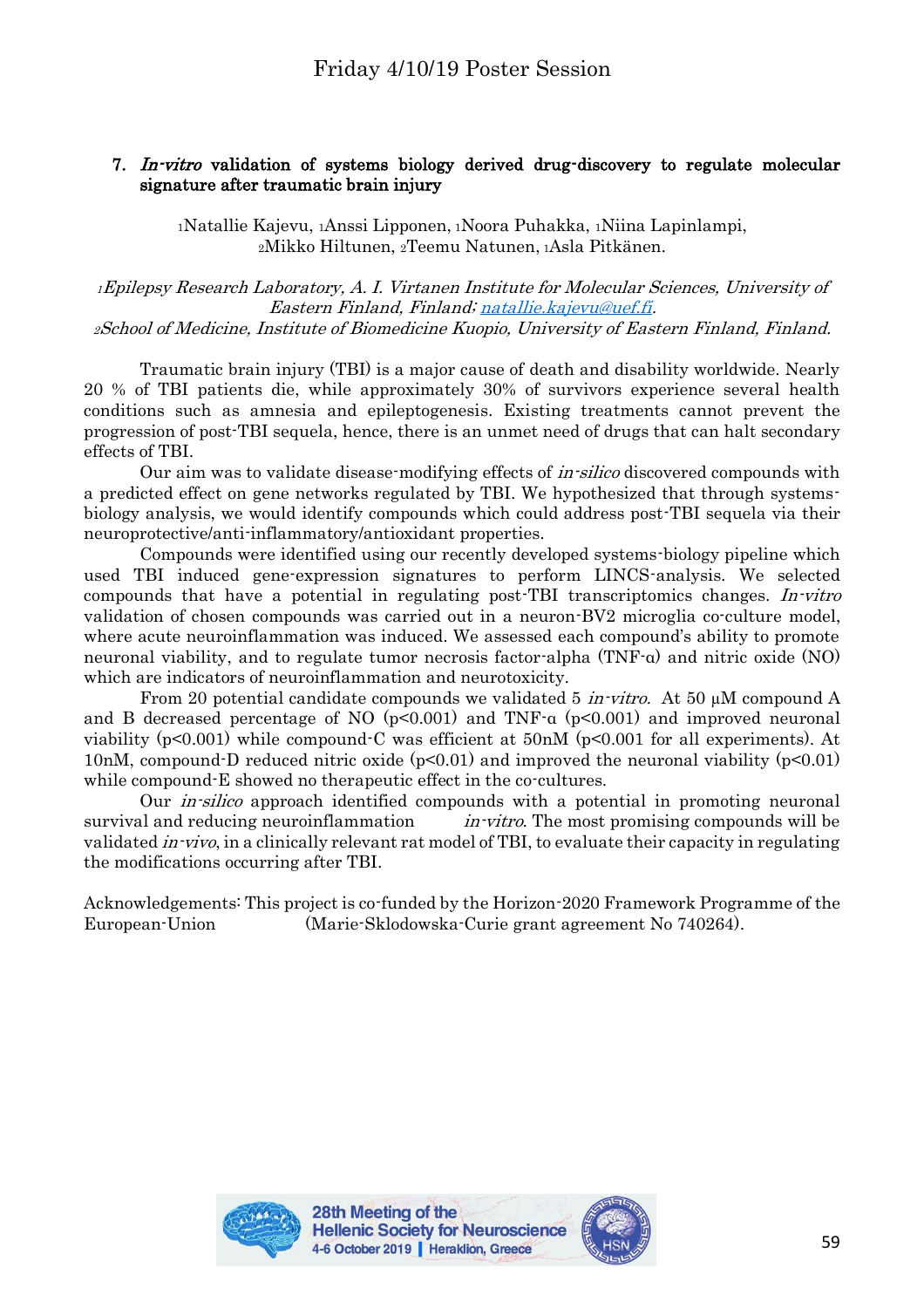## 8. Psychophysiogical interaction analysis: exploring ventral striatum functional connectivity during cognitive control following drug cue exposure

Mica Komarnyckyjı, 2, Martyn Mcfarquharı, Rebecca Ellioti, Anna Murphyi, 2

- *1.* Neuroscience and Psychiatry Unit, University of Manchester, Manchester, UK.
- *2.* Department of Biological Sciences, University of Huddersfield, Huddersfield, UK.

Drug cues play a central role in maintaining addiction, by eliciting craving and triggering further drug seeking and taking. We investigated the effect of drug cue exposure on the neural mechanisms of cognitive control, using a drug word Stroop task. We hypothesised that drug cue exposure would enhance appetitive processing and weaken cognitive control. 20 newly abstinent detoxified opioid dependent individuals (ODI) carried out a heroin drug word Stroop on two separate occasions whilst undergoing fMRI scanning. On one occasion, participants viewed a drug cue video1 immediately before the Stroop task and on another occasion, they viewed a neutral cue video before the task. Following the neutral cue video, the drug word Stroop recruited regions associated with appetitive processing, including the ventral striatum (VS). Against our prediction, this activation was not enhanced by the drug cue video, but instead the VS failed to be recruited by the drug word Stroop during the drug cue session, with the difference in VS activation between sessions reaching significance (SVC pFWE $\leq 0.05$ ).

An explanation for this is that the ODIs are maximally motivated to maintain abstinence due to recently completing rehabilitation. Rather than triggering drug seeking and craving, the drug cue video may therefore prime inhibition of appetitive processing in the VS. To confirm this hypothesis, we conducted psychophysiological interaction (PPI) analysis investigating functional connectivity between the VS and cognitive control regions involved in the inhibition of craving. A region of interest approach was taken using DLPFC coordinates from previous craving inhibition studies2, 3. A cluster within this region ( $k_E = 6$ , SVC pFWE(cluster) = 0.044) had increased connectivity to the VS following the drug cue compared to the neutral cue video. Our results indicate top down control over appetitive processing by the DLPFC and evidence a prefrontostratial pathway involved in the cognitive regulation of craving4.

References

4. Zhang, J. J. Q., Fong, K. N. K., Ouyang, R. G., Siu, A. M. H., & Kranz, G. S. (2019). Effects of repetitive transcranial magnetic stimulation (rTMS) on craving and substance consumption in patients with substance dependence: A systematic review and meta-analysis. Addiction. https://doi.org/10.1111/add.14753





<sup>1.</sup> Cardullo, S., Gomez Perez, L. J., Marconi, L., Terraneo, A., Gallimberti, L., Bonci, A., & Madeo, G. (2019). Clinical Improvements in Comorbid Gambling/Cocaine Use Disorder (GD/CUD) Patients Undergoing Repetitive Transcranial Magnetic Stimulation (rTMS). Journal of Clinical Medicine, 8(6), 768. https://doi.org/10.3390/jcm8060768

<sup>2.</sup> Kober, H., Mende-Siedlecki, P., Kross, E. F., Weber, J., Mischel, W., Hart, C. L., & Ochsner, K. N. (2010). Prefrontalstriatal pathway underlies cognitive regulation of craving. Proceedings of the National Academy of Sciences of the United States of America, 107(33), 14811–14816. https://doi.org/10.1073/pnas.1007779107

<sup>3.</sup> Murphy, A., Lubman, D. I., McKie, S., Bijral, P. S., Peters, L. A., Faiz, Q., … Elliott, R. (2017). Time-dependent neuronal changes associated with craving in opioid dependence: an fMRI study. Addiction Biology. https://doi.org/10.1111/adb.12554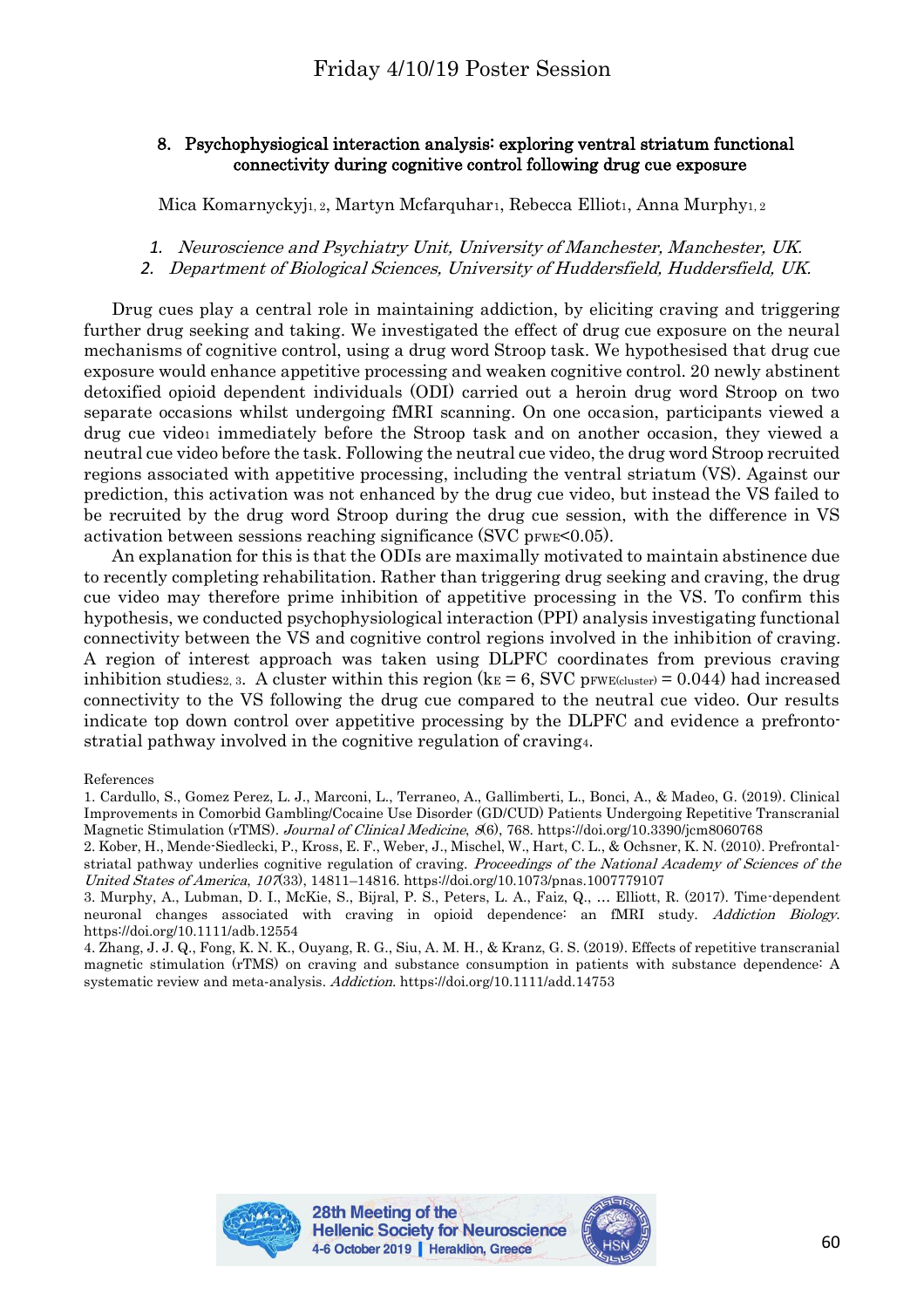# 9. The desipramine-evoked CaMKII phosphorylation depends on an intact alpha1Aadrenergic receptor subtype: study in mice

Katarzyna Chorązka1, Agnieszka Zelek-Molik1, Justyna Kuśmierczyk1, Grzegorz Kreiner1, Monika Bagińska1, Irena Nalepa1

1 Maj Institute of Pharmacology Polish Academy of Sciences, Department of Brain Biochemistry, Kraków, Poland

Background: Various mental disorders, including depression, are associated with abnormalities in adrenergic signaling in the brain and many antidepressant drugs act on noradrenergic system. Among the adrenergic receptors the α1 family (α1-AR) consists of the α1A, α1B and α1D subtypes. All they are Gq/11 coupled receptors, their stimulation lead to the increase of intracellular Ca2+ level and may activate the calcium/calmodulin-dependent protein kinase II (CaMKII). However, the α1-ARs subtypes differ in transduction of intracellular signaling events. Many reports suggest also their different involvement in modulation of antidepressantlike behaviors and animals' depression.

Objectives: The aim of the current study was to evaluate the effects of selective knock-out of α1A- or α1B-AR and chronic antidepressant treatment on phosphorylation at Thr286 of CaMKIIα/β in prefrontal cortex of female mice.

Methods: Female knock-out mice devoid of α1A-AR (α1A-KO) or α1B-AR (α1B-KO) and wild type controls (WT) were chronically treated (21 days) with desipramine (20mg/kg) or saline. The protein level and phosphorylation ratio of CaMKII isoforms were analyzed in the prefrontal cortex by Western blotting.

Results: We found that both the deletion of α1A-AR and the deletion of α1B-AR did not affects the level of CaMKIIα/β phosphorylation. However after chronic treatment with desipramine, the deletion of α1A-AR prevents the increase in phosphorylation level of CaMKIIα/β which was observed in WT mice. This effect was not visible in the case of the α1B-AR deletion. There was no statistically significant influence of α1A-KO or α1B-KO or chronic treatment with desipramine on the total level of CaMKII protein.

Conclusions: Our results indicate different involvement of the α1A-AR and α1B-AR subtypes in the mechanism of action of the classical antidepressant drug desipramine. The α1A-AR, in contrast to the α1B-AR, appears to be necessary to obtain the proper effects of chronic despiramine treatment in prefrontal cortex of female mice.



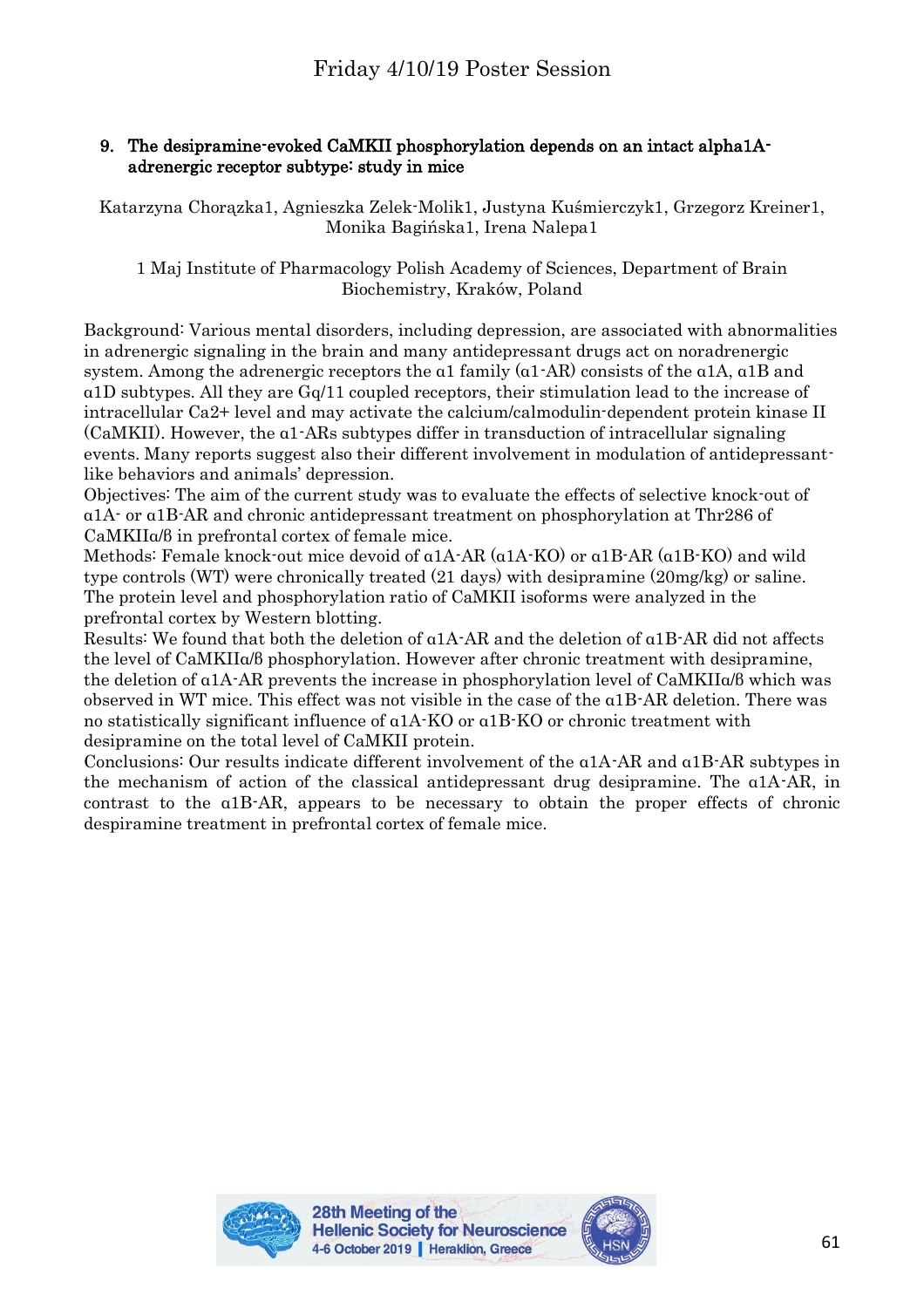#### 10. Effect of acute physical exercise on associative memory and motor sequence learning via endocannabinoid signaling

MARIN BOSCH Blanca1, BRINGARD Aurélien1,2, LOGRIECO Maria Grazia1, LAUER Estelle3, IMOBERSTEG Nathalie1,2, THOMAS Aurélien3,4, FERRETTI Guido1,2, SCHWARTZ Sophie1,5,6\*, IGLOI Kinga1,5,6\*

<sup>1</sup>University of Geneva, Faculty of Medicine, Department of Neuroscience, Geneva, Switzerland <sup>2</sup> Geneva University Hospitals, Department of Anesthesiology, Pharmacology and Intensive Care, Geneva, Switzerland

<sup>3</sup> Unit of Toxicology, CURML, Lausanne University Hospital & Geneva University Hospitals, Geneva, Switzerland

<sup>4</sup>Faculty of Biology and Medicine, University of Lausanne, Chemin Vulliette 4, 1000 Lausanne <sup>5</sup> University of Geneva, Swiss Center for Affective Sciences, Geneva, Switzerland <sup>6</sup> University of Geneva, Geneva Neuroscience Center, Geneva, Switzerland.

Recent studies suggest that acute physical exercise improves memory functions by increasing plasticity in the hippocampus. In animals, a single session of physical exercise has been shown to boost endocannabinoids (such as anandamide (AEA)) which are involved in hippocampal synaptic plasticity.

Here, we combined circulating AEA levels, behavioral measures and functional MRI to assess the impact of acute physical exercise (of moderate and high intensity) on associative memory and motor sequence learning in humans. We tested eighteen young, fit males in a within-subjects design across three visits (a rest visit, a moderate intensity exercise and a high intensity exercise visit). We used an associative memory task where subjects had to learn sequences of images and a serial reaction time test (SRTT) where participants had to perform finger movements which followed a hidden sequence. Both tasks were composed of 2 parts (an encoding and a test part), separated by the physical exercise or rest session. We took blood samples at each visit right before and right after the physical exercise or rest session and report differences in AEA levels from the first blood sample to the second one.

We report an increase in AEA levels as a result of acute physical exercise, both for moderate and for high intensity exercise. This increase correlates with individual hippocampal activation measures during the associative memory task, meaning that the more participants increased their AEA levels, the more they activated their hippocampus during the memory task. Further this increase also correlated with the performance of the motor sequence learning task, where the larger the AEA increase, the better participants performed. These results highlight the overarching role of the endocannabinoid system in both memory systems, and may support the role of the endocannabinoid system in hippocampal plasticity mechanisms in humans.



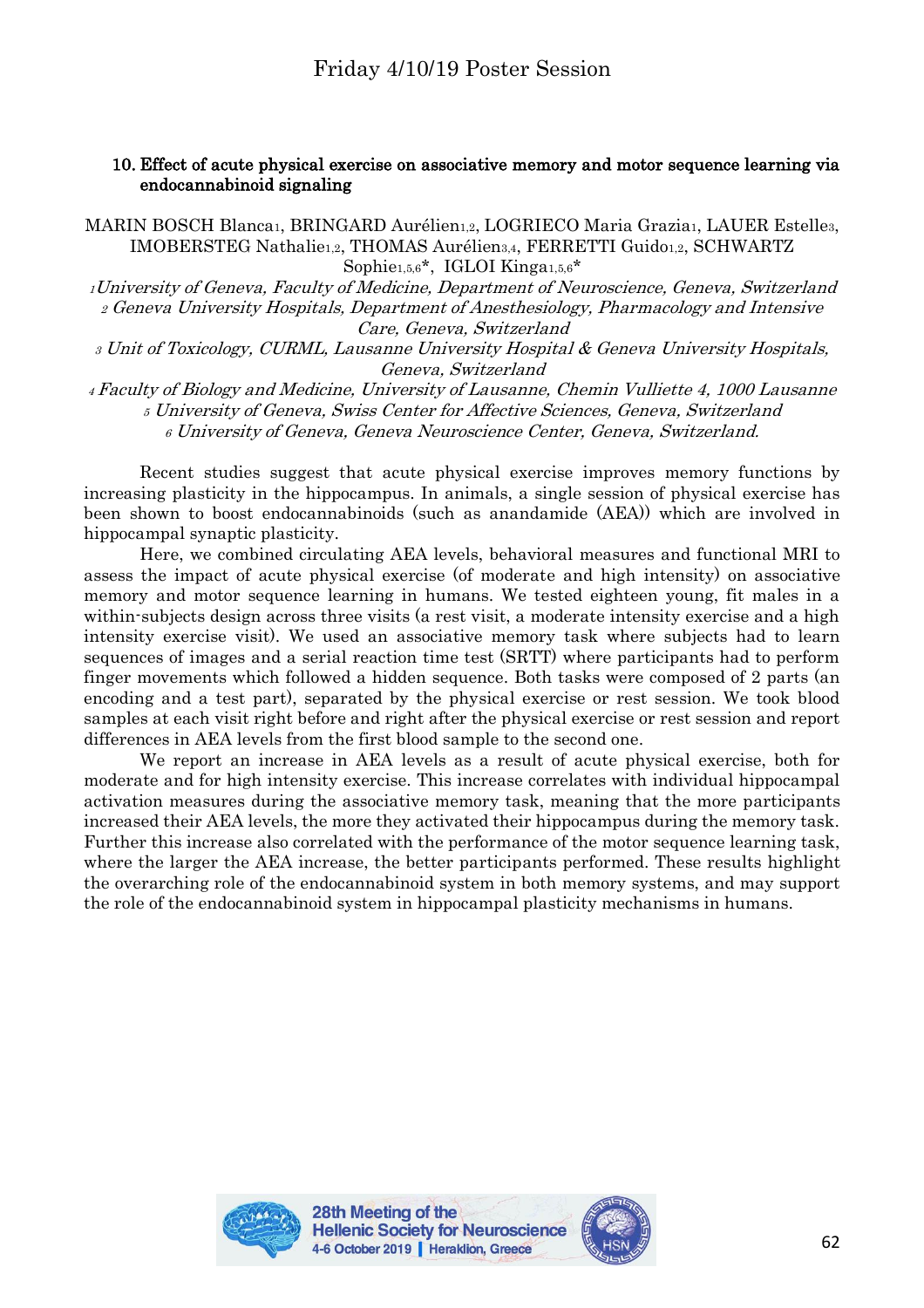## 11. The effect of adolescent Δ9-tetrahydrocannabinol and cannabidiol exposure on adult neurogenesis

Miliou D 1,2, Koutmani Y 1, Delis F 3, Poulia N 3, Politis P1, Polissidis A1, Antoniou K3

1 Biomedical Research Foundation Academy of Athens, Athens, Greece 2 Department of Psychiatry, Eginition Hospital, Greece 3 Department of Pharmacology, Faculty of Medicine, School of Health Sciences, University of Ioannina,Greece

INTRODUCTION: Adult neurogenesis is affected by many factors, including cannabinoids, according to recent studies. While adult cannabinoid exposure increases adult neurogenesis in animal studies, adolescent exposure impairs it. This is likely due to the fast developmental changes occurring during adolescence,that affect neuroplasticity, reward neurocircuitry, cognitive function, and emotional behavior- which are disrupted by cannabinoid exposure. As a result, adolescent cannabinoid exposure may lead to neuropsychiatric disorders that are directly linked with impaired adult neurogenesis.

PURPOSE: The purpose of this study is to evaluate the effect of low, escalating doses of Δ9-tetrahydrocannabinol (THC) on adult neurogenesis. By using a protocol developed in our lab, which attempts to simulate adolescent cannabis use, we aim to study the effect of THC exposure on adult neurogenesis, as well as the potential protective or inhibitory effect of cannabidiol (CBD).

METHODS: In this protocol, we administer low, escalating doses of THC (PND 35-37, 0.3 mg/kg, PND 38-41, 1 mg/kg, PND 41-45, 3mg/kg; i.p, twice per day) +/- CBD (dose, i.p.) to male Sprague-Dawley rats during adolescence (PND 35-45). From PND 45-60, the rats were examined weekly and on PND 60-62, they received a daily i.p. injection of BrdU (dose), in order to label the hippocampal neural stem cells during their differentiation into neuronal cells. Finally, migration, maturation and incorporation of hippocampal neural stem cells will be evaluated in adulthood (PND 85).

RESULTS: The immunohistochemistry analysis is still in process.



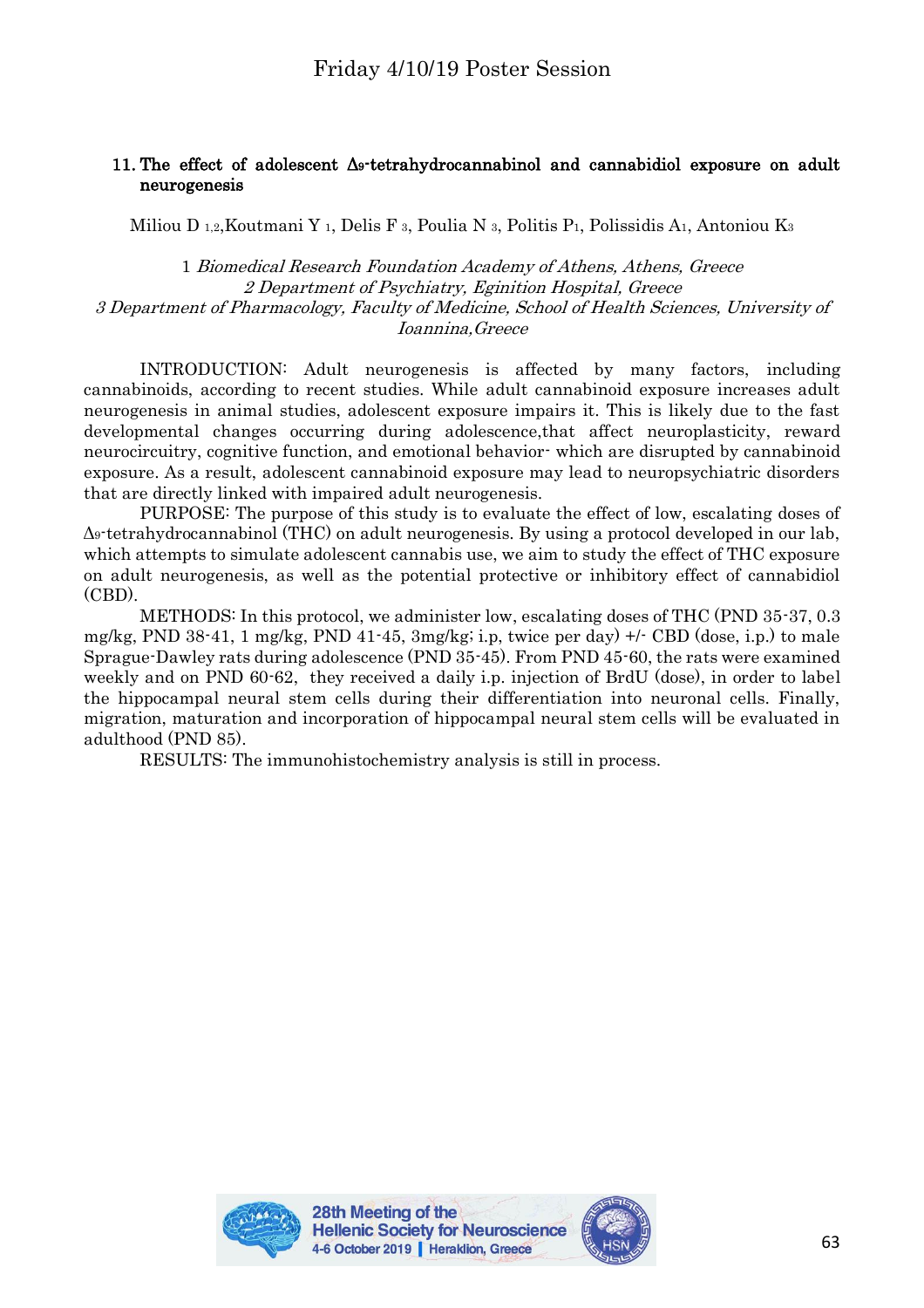## 12. A novel mouse model of Dravet syndrome: proteomic characterization

Nina Miljanovic1,2, Stefanie M. Hauck3, R. Maarten van Dijk1, Ali Rezaei2, Heidrun Potschka1

1 Institute of Pharmacology, Toxicology and Pharmacy, Ludwig-Maximilians-University, Munich, Germany 2 Graduate School of Systemic Neurosciences, Munich, Germany 3 Research Unit Protein Science, Helmholtz Zentrum München, German Research Center for Environmental Health (GmbH)

Introduction: Dravet syndrome is known as a rare, severe pediatric form of epilepsy with intellectual and motor disabilities. Proteomic characterization of a novel mouse model of Dravet syndrome can show alterations in protein expression involved in epileptogenesis and indicate potential new targets for treatment of the syndrome.

Methods: A novel, commercially available knock-in mouse model of Dravet syndrome, carrying the mutation in the  $Scn1a$ -A1783V gene, was used for seizure, behavioral and proteomic profiling. The left hippocampus was dissected from two (prior to spontaneous seizures onset) and four (following the spontaneous seizures onset) week-old male mice and analysed using LC-MS/MS with label-free quantification. Immunohistochemical staining was performed in the right brain hemisphere. ConsensusPathDB pathway tool was used for pathway enrichment analysis.

Results: Dravet mice showed an increased susceptibility for hyperthermia-induced seizures, development of spontaneous seizures, high incidence of SUDEP and hyperactivity, therefore showing an excellent face validity of this model for Dravet syndrome. Proteomic analysis of the hippocampus distinguished around 4000 proteins: 208 significantly changed in two-week-old, 881 significantly changed in four-week-old Dravet mice. Pathway analysis identified 16 and 127 significantly regulated pathways at the early and late time point, respectively. Interestingly, several regulated pathways in four-week-old mice were involved in glutamatergic, calcium and phosphatidylinositol signalling. When compared to a post-SE electrical rat model, only a small group of overlapping proteins was identified in this genetic mouse model. Differential expression of selected proteins was confirmed by immunohistochemical staining.

Conclusion: This study demonstrated marked proteome differences between Dravet and wildtype mice as well as between two- and four-week-old Dravet mice. These differences point out specific alterations in neurotransmission, which may contribute to the course of the disease and may guide future target identification.



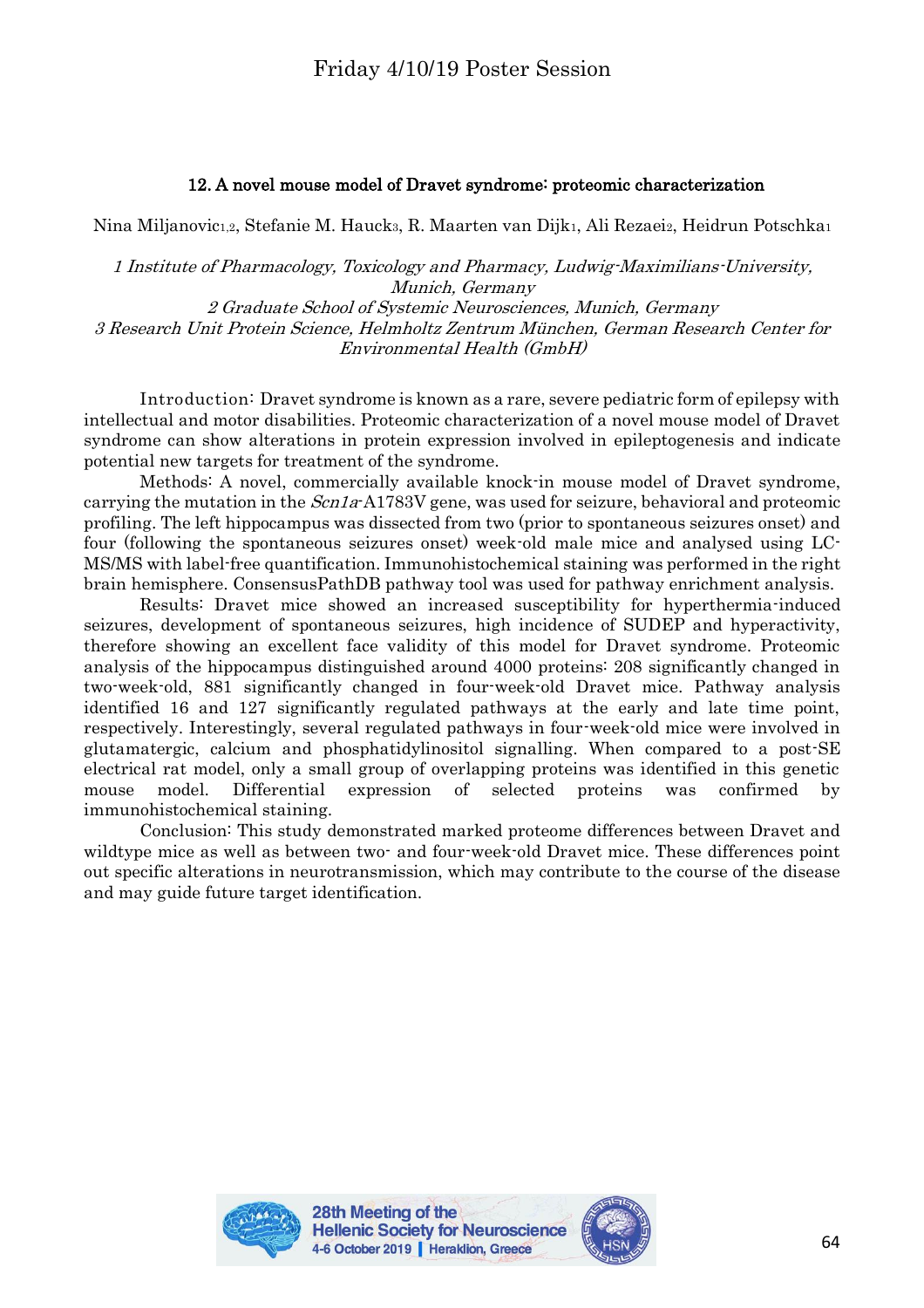# 13. Exploring modulatoin of neuroinflammation by ketamine in an animal model of depression

Rodrigo Moraga-Amaro1, Cyprien Guerrin1, Luiza Reali Nazario1, Bruno Lima Giacobbo1, Rudi A.J.O. Dierckx1, Jimmy Stehberg2, Janine Doorduin1, Erik F.J. de Vries1

<sup>1</sup> Department of Nuclear Medicine and Medical Imaging, University Medical Center Groningen, Netherlands.

<sup>2</sup> Laboratorio de Neurobiología, Instituto de Ciencias Biomédicas, Facultad de Medicina y Facultad de Ciencias de la Vida, Universidad Andrés Bello, Santiago, Chile.

Introduction: About 350 millions of people suffer from major depressive disorder (MDD) worldwide, with more than ⅔ of patients being resistant to treatment. Ketamine, a glutamatergic receptor antagonist, confers a rapid (within hours) antidepressant effect, even in treatmentresistant patients. However, mechanisms by which ketamine exerts its antidepressant effects are not fully understood. Therefore, we investigated whether ketamine's antidepressant effect is associated with modulation of neuroinflammation (microglia and macrophages activation) in the repeated social defeat (RSD) model of depression in rats.

Materials and Methods: All animal experiments were approved by the Central Authority for Scientific Procedures on Animals (CCD) of the Netherlands. Three experimental groups of 12 rats were used: control+vehicle, RSD+vehicle and RSD+ketamine. Experimental rats were submitted to a 5-day RSD protocol followed by one acute injection of ketamine (20 mg/kg). Behavior was assessed using the sucrose preference test (SPT) and open field test (OFT) for depressive-like and anxiety-like behavior. Positron emission tomography (PET)-scans were performed to measure changes in neuroinflammation, using the radiotracer 11C-PK11195 to mark TSPO protein overexpression in activated glial cells. One-way ANOVA, two-way ANOVA and Spearman were used as statistical tests.

Results: After RSD, rats showed a significant decrease in sucrose consumption and weight gain  $(p<0.01)$ . This trend was not affected by ketamine injection. In addition, PET imaging showed an increase in neuroinflammation in the insula and enthorhinal cortex for RSD+vehivle and RSD+ketamine, and in basal ganglia only for RSD+ketamine (p<0.05). There were no significant differences in PET tracer uptake between the RSD+ketamine and the RSD+vehicle group.

Discussion: Our results showed increased anhedonia due to RSD, which was not affected by ketamine injection. Additionally, RSD alone or in combination with ketamine caused neuroinflammation in the insula and basal ganglia, whereas RSD+ketamine, but not RSD alone, also induced neuroinflammation in the basal ganglia.



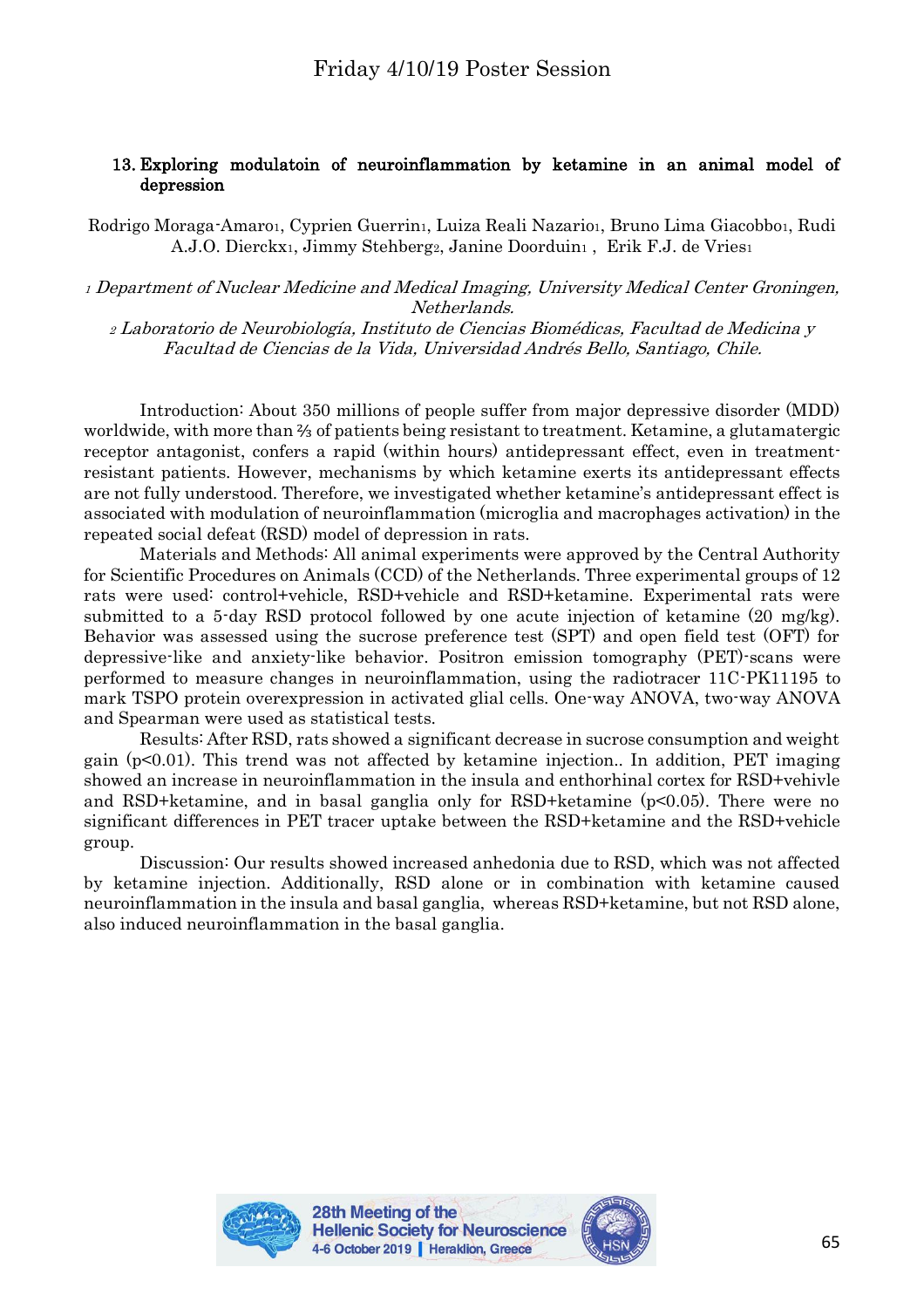## 14. Soluble guanylate cyclase stimulator vericiguat enhances memory processes through GluA1-AMPA receptor trafficking

Ellis Nelissen1, Elentina Argyrousi1, Nick P. van Goethem1, Peter Sandner2, Jos Prickaerts1

<sup>1</sup>Maastricht University, Department of Psychiatry and Neuropsychology, School for Mental Health and Neuroscience, Maastricht, Netherlands <sup>2</sup>Bayer AG, Drug Discovery, Wuppertal, Germany

Cognitive impairment is one of the main symptoms of Alzheimer's disease, which negatively impacts the quality of life of patients. Therefore, a pharmacological intervention that has memory enhancing effects would be beneficial to patient outcomes. Previous studies have implicated the importance of the intracellular cGMP-PKG signaling pathway in memory processes. This pathway is initiated through the activation of soluble guanylate cyclase (sGC) by nitric oxide (NO). sGC stimulators enhance sGC activity by directly stimulating its production while also increasing sGC sensitivity to endogenous NO. In this experiment we hypothesized that sGC stimulator vericiguat could have beneficial effects on memory functioning through enhanced cGMP-PKG signaling and subsequent increased GluA1-AMPA receptor (AMPAR) trafficking.

To evaluate the effects on long-term memory functioning in rats, different oral dosages of vericiguat were administered 30 minutes before T1 of a 24h inter-trial interval object location task (OLT) to investigate memory acquisition processes. To evaluate the effects on GluA1- AMPAR trafficking, an acute mouse hippocampal slice model was used to chemically induce longterm potentiation (chemLTP). The slices were incubated with vericiguat immediately before chemLTP induction to investigate acquisition-like processes, or 10 minutes after chemLTP induction to investigate early consolidation-like processes. GluA1 subunit dynamics were measured using western blotting.

It was found that 0.3 and 1 mg/kg vericiguat were able to significantly improve long term memory performance in the OLT. Additionally, treatment with 10 nM vericiguat increased chemLTP-induced trafficking to the membrane of a pre-existing pool of GluA1-AMPARs in acquisition-like processes only, which was found to be independent of phosphorylation of the receptor on S845.

These data suggest that vericiguat enhances memory function in rats and that the in vivo memory improvement is acquisition driven.

Acknowledgement

Funding was provided by Bayer AG and Merck Sharp & Dohme Corp., a subsidiary of Merck & Co., Inc., Kenilworth, NJ, USA



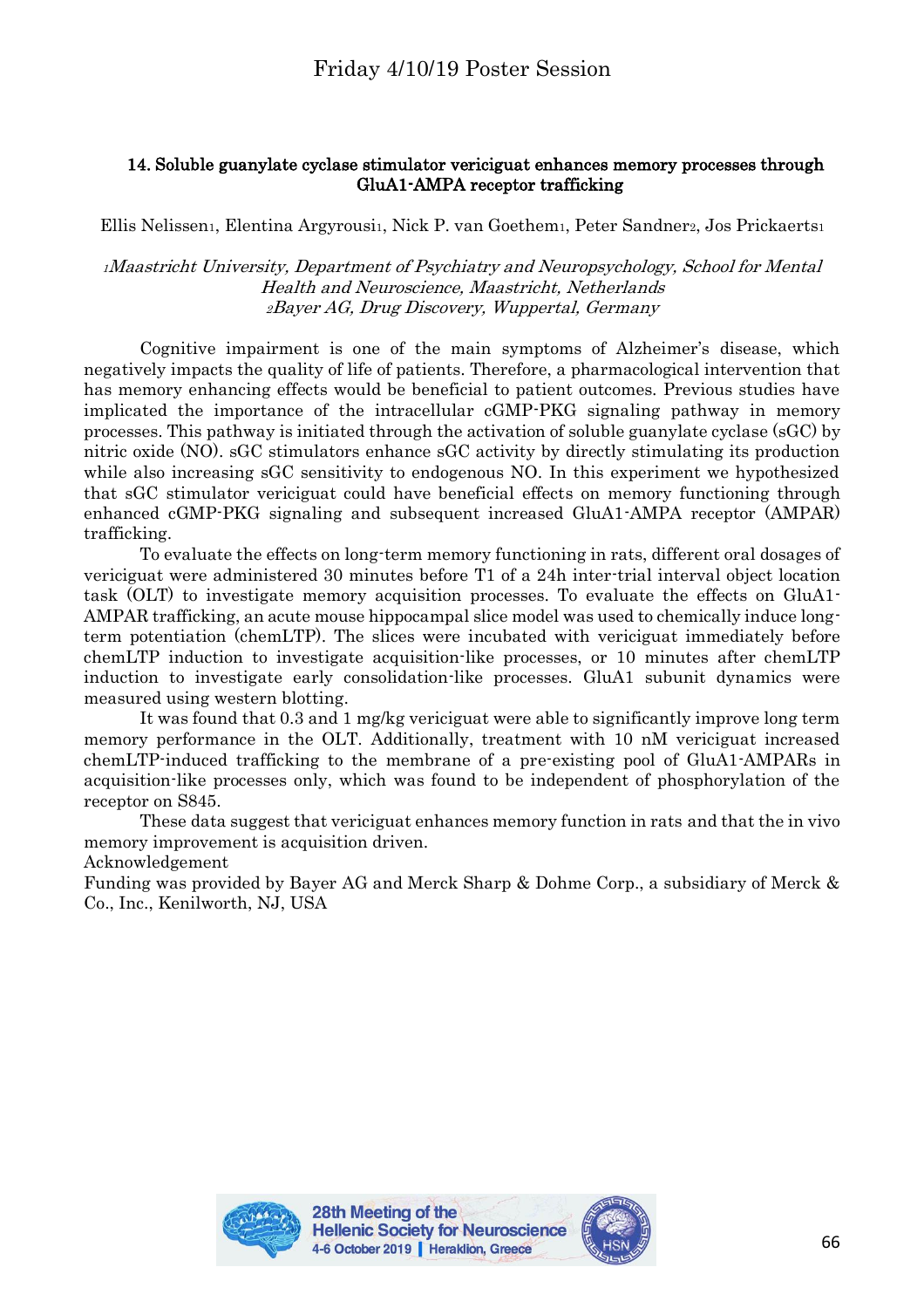# 15. TrkB receptor agonist as a new therapy for treatment of depression – screening platform

Pankiewicz P.1,2,Gołebiowski F.1, Kisielewska K.1, Krzemiński P.1, Kokhanovska S.1, Kostrzewska-Księżyk A.3, Szybiński M.1, Moszczyński-Pętkowski R.1, Dubiel K.1, Pieczykolan J.1, Bykowska-Kalita K.3, Wieczorek M.1, Matłoka M.<sup>1</sup>

<sup>1</sup> Celon Pharma S.A., Mokra 41A, 05-092 Łomianki, Poland <sup>2</sup> SMM, Medical University of Warsaw, 61 Żwirki i Wigury Str., 02-091, Warsaw, Poland <sup>3</sup> Nencki Institute of Experimental Biology PAS, 3 Pasteur, 02-093 Warsaw, Poland

Brain derived neurotrophic factor also known as BDNF, is a member of the neurotrophin family and acts as a key regulator of many neuronal processes. BDNF is a ligand for TrkB receptor which has tyrosine kinase activity. BDNF has been reported to be involved in pathogenesis of many neuropsychiatric diseases. Targeting the BDNF-TrkB pathway by the small molecular compounds may have antidepressant and procognitive effects. Here we would like to present the screening platform designed for selection of active and selective TrkB receptor agonists.

The primary screening of compound library is performed by using Microscale Thermophoresis (MST) method for identification compounds interacting with the extracellular domain of TrkB receptor. Then, selected molecules are screened in vitro using SN56 cell line overexpressing TrkB and the ELFI method (Enzyme-linked fixed cell immunoassay) to determine orthosteric activity and allosteric modulation of the tested compounds. Compounds are further tested in differentiated SH-SY5Y cell line model for analyzing downstream protein activation by immunoblotting. Preliminary specificity of selected compounds is assessed using SN56 TrkA cell line or by use of Trk's inhibitors (K252a). Subsequently, the ability of compounds to provoke TrkB dimerization is monitored by native electrophoresis. The presented approach has allowed to identify so far five orthosteric agonists and one positive allosteric modulator compounds.



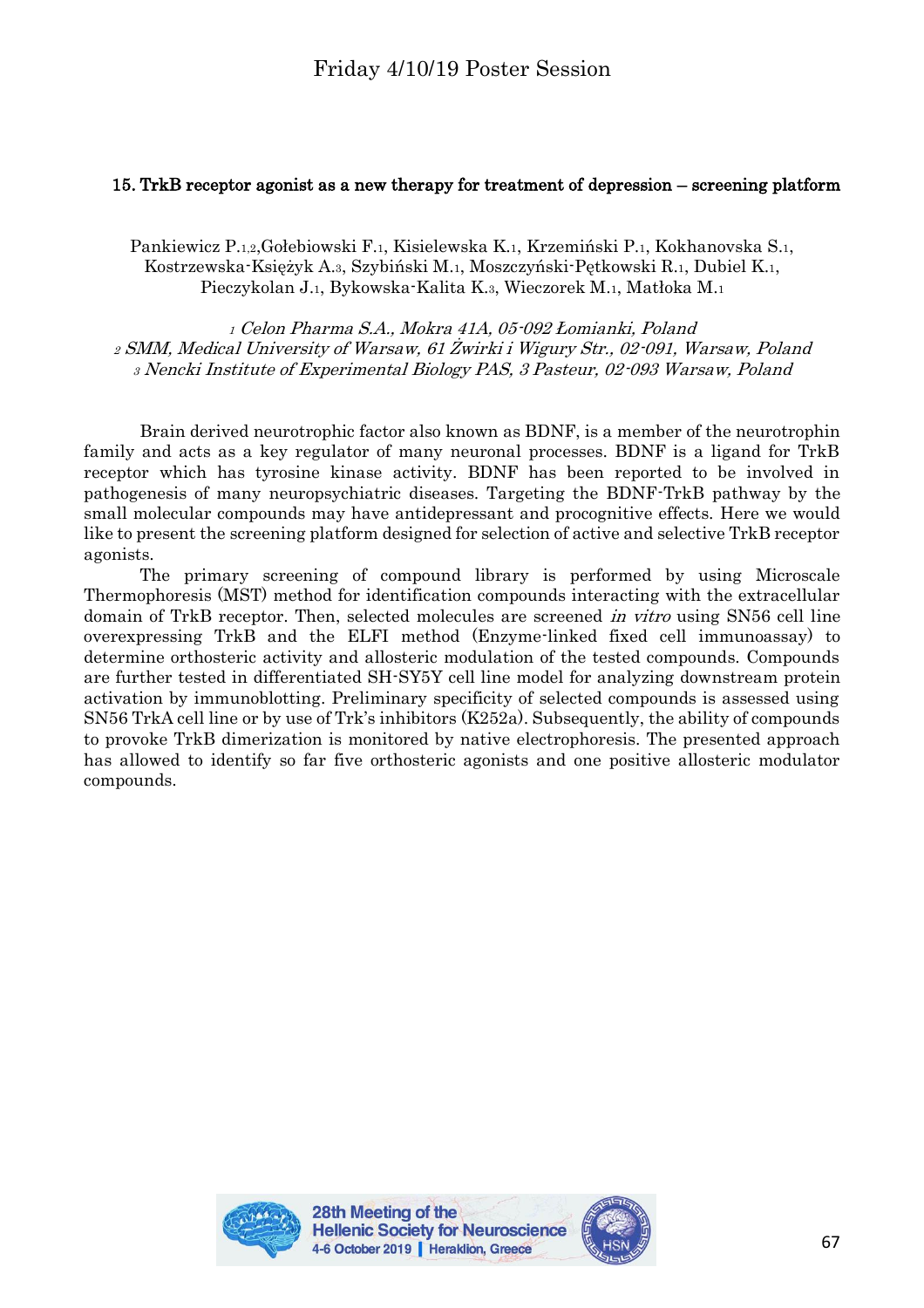# 16. Quantification of methamphethamine self-administration in *Drosophila's per* and tim circadian mutants

Franka Rigo1, Ana Filošević1, Rozi Andretić Waldowski1

## <sup>1</sup>University of Rijeka, Department of biotechnology, Laboratory for behavioural genetics, Radmile Matejčić 2, 51000 Rijeka, Croatia

Addiction is a complex neuropsychiatric disorder caused by repeated illicit use of addictive drugs, such as methamphetamine (METH). Psychostimulants cause changes in the brain functioning through a mechanism of drug-induced neuronal plasticity. Self-administration is one of the behavioral endophenotypes connected to addiction and serves as a measure for the rewarding effect of the drugs. Several studies have shown the role of circadian genes in the direct regulation of dopaminergic reward circuitry. That indicates the potential involvement of circadian genes in the neuronal plasticity connected to of regulation of voluntary drug consumption which contributes to addiction in general.

To improve over existing CAFE assay used to measure liquid food consumption, we developed FlyCafe, a high-throughput method using the concept of CAFE assay in combination with Drosophila Activity Monitoring system (DAMs). In this new assay for each fly we objectivly quantify: amount of psychostimulant that flies self-administer, changes in the locomotor activity during the consumption and percentage of time spent close to the food capillaries. Using FlyCafe assay we tested the voluntary METH consumption in *wild-type Drosophila* males and compared that to *period* (*per*) and *timeless* (*tim*) circadian mutants.

Our results showed distinct preference for METH over sugar-based food in wt flies, suggesting that METH activates motivational and reward circuits in *Drosophila's* brain. Circadian mutants showed different pattern, developing the preference for METH only on the fourth day of the self-administration, suggesting a role for circadian genes in the regulation of rewarding effects of psychostimulants.

Our findings will provide the basis for further investigation of genetic mechanisms that influence long-term neuronal plasticity induced by addictive drugs in order to uncover new therapeutic targets aimed at the treatment of substance abuse disorders.

Funding: Croatian Scientific foundation Research Grant # 2794; Doctoral Support Croatian Scientific foundation 2019-22; University of Rijeka Research support # 1127.



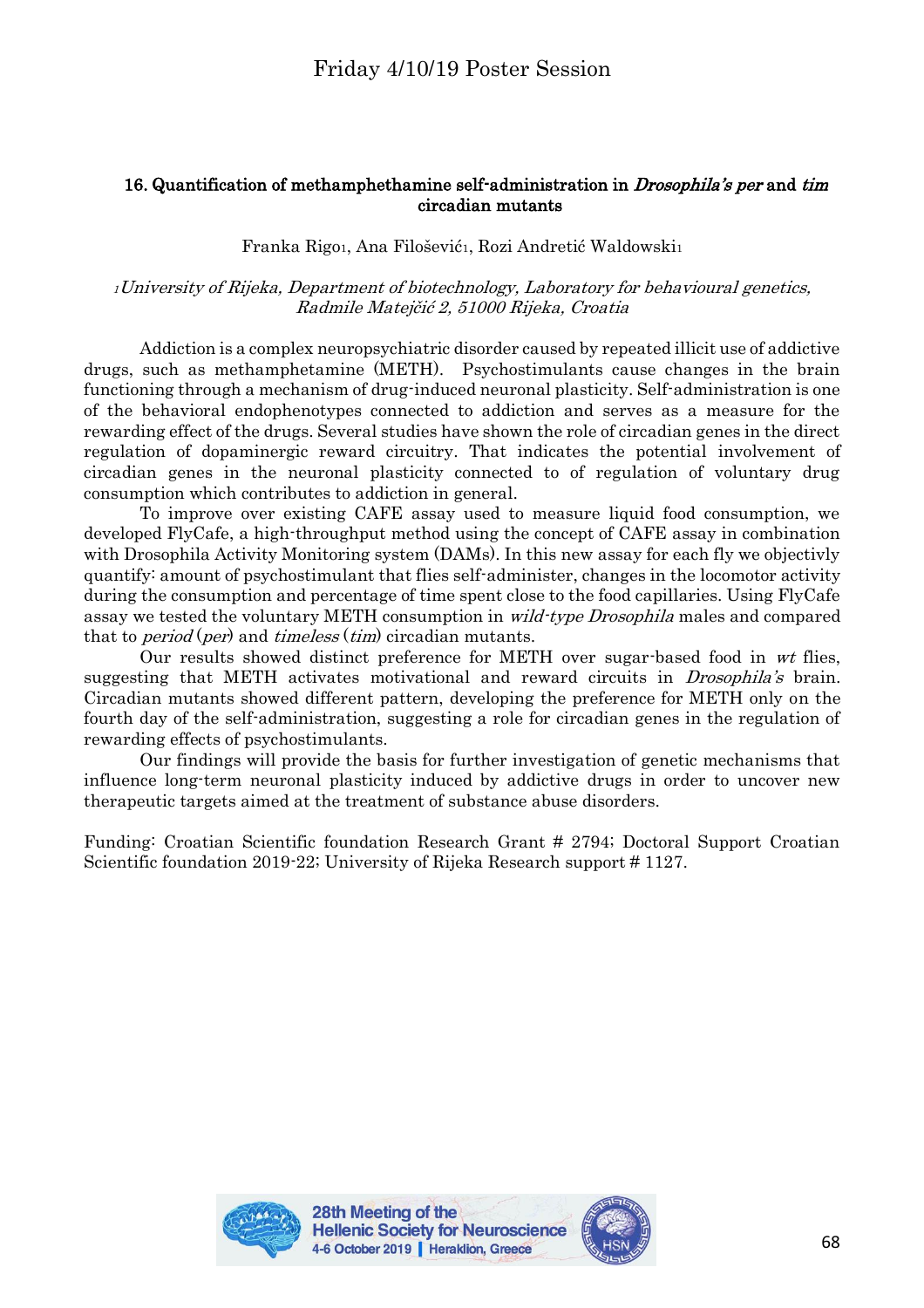# 17. Locus impairment of DISC1 results in cognitive deficiency in rodents

Ben Rombaut1, Sofie Kessels², Bert Brône², Tim Vanmierlo<sup>1</sup>

<sup>1</sup>Hasselt University – Biomedical Research Institute (BIOMED) – Department of Immunology and Biochemistry – Agoralaan Building C Diepenbeek ²Hasselt University – Biomedical Research Institute (BIOMED) – Department of Physiology – Agoralaan Building C Diepenbeek

Introduction: Microglia are responsible for excessive synaptic loss in schizophrenia and Alzheimer's disease. *Disrupted-in-schizophrenia-1* (DISC1) is a gene implicated in both neuropathologies, yet its function has only been studied in neurons where it interacts with phosphodiesterase 4 (PDE4). Interestingly, both DISC1 and PDE4 are expressed in microglia. PDE4 inactivates cAMP, a second messenger needed for phagocytosis. We hypothesized that the interaction of DISC1 with PDE4 regulates microglia-mediated synaptic elimination in the hippocampus, resulting in cognitive deficits in DISC1 locus impairment (LI) mice.

Materials & methods: 10-week old DISC1 LI mice were compared to WT mice in a battery of behavioral tests  $(n = 15/$ group), including the object location task  $(OLT)$ , marble burying, nestlet shredding and tube dominance test. The effect of DISC1 LI on PDE4B isoform expression in primary microglia was investigated using qPCR. Statistical significance of gene expression levels and representative outcome measures for cognition, social and instinctive behavior was evaluated using the Student's t-test.

Results: DISC1 locus impairment significantly hampered cognitive capacity and instinctive mouse behavior. In the OLT, DISC1 LI mice spent equal amounts of time on both objects, indicating premature lapse in memory and impaired hippocampal functioning. Failure to exhibit instinctive behavior, as evidenced in the nestlet shredding test, confirmed this lack of hippocampal functioning. Furthermore, the social phenotype was altered, indicating neuronal dysfunction in the prefrontal cortex. In vitro analysis using qPCR revealed differential expression of various isoforms of PDE4B, which constitutes the highest expressed PDE4 gene product, in microglia.

Discussion & conclusions: The differential expression of PDE4B points towards cAMP as a potential downstream effector mediating synaptic elimination. Post mortem analyses investigating synapses in implicated brain regions will allow to elucidate microglial contribution in the impairment. This data would implicate PDE4B as a therapeutic downstream target to negate the effects of mutations in DISC1.



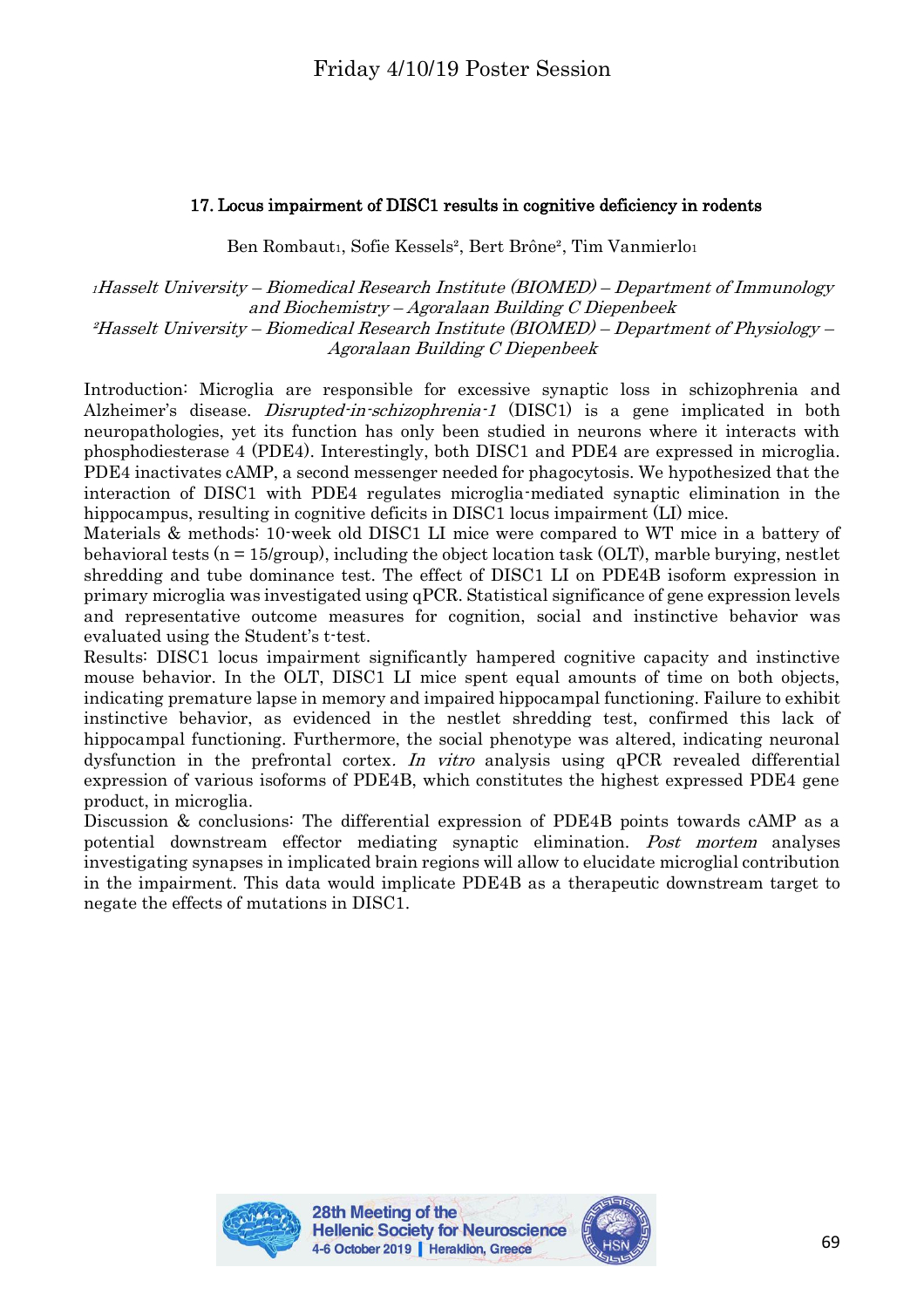# 18. Curcumin: Novel treatment in neonatal hypoxic-ischaemic brain injury

C. Sisai, E. Rocha Ferreiraz, S. Brighti, T. Fautzi, M. Harrisi, I. Contreras Riquelmei, C. Agwui, T. Kuruldayi, D. Hills, S. Lange<sub>4</sub>, M.

Hristova<sup>1</sup>

<sup>1</sup>UCL Institute for Women's Health, Maternal & Fetal Medicine, Perinatal Brain Repair Group, London, UK;2 Department of Neuroscience and Physiology, Sahlgrenska Academy, University of Gothenburg, Gothenburg, Sweden; <sup>3</sup> Glaucoma and Retinal Neurodegeneration Group, Department of Visual Neuroscience, UCL Institute of Ophthalmology, London, UK; <sup>4</sup> University of Westminster, London, United Kingdom

Hypoxic-ischaemic encephalopathy (HIE) is a major cause of mortality and morbidity in neonates, with an estimated global incidence of 3/1000 live births. HIE brain damage is associated with an inflammatory response and oxidative stress, resulting in the activation of cell death pathways. At present, therapeutic hypothermia is the only clinically approved treatment available for HIE. This approach, however, is only partially effective. There is therefore an unmet clinical need for the development of novel therapeutic interventions for the treatment of HIE.

Curcumin is an antioxidant reactive oxygen species scavenger, with reported anti-tumour and anti-inflammatory activity. Curcumin has been shown to attenuate mitochondrial dysfunction, stabilise the cell membrane, stimulate proliferation, and reduce injury severity in adult models of spinal cord injury, cancer, and cardiovascular disease. The role of curcumin in neonatal HIE has not been widely studied due to its low bioavailability and limited aqueous solubility. The aim of this study was to investigate the effect of curcumin treatment in neonatal HIE, including time of administration and dose-dependent effects.

Our results indicate that curcumin administration prior to HIE in neonatal mice elevated cell and tissue loss, as well as glial activation compared to HI alone. However, immediate posttreatment with curcumin was significantly neuroprotective, reducing grey and white matter tissue loss, TUNEL+ cell death, microglia activation, reactive astrogliosis and iNOS oxidative stress when compared to vehicle-treated littermates. This effect was dose-dependent, with  $200\mu\text{g/g}$  body weight as the optimal dose-regimen, and was maintained when curcumin treatment was delayed by 60min or 120min post-HI. Cell proliferation measurements showed no changes between curcumin and HI alone, suggesting that the protective effects of curcumin on the neonatal brain following HI are most likely due to curcumin's anti-inflammatory and antioxidant properties, as seen in the reduced glial and iNOS activity



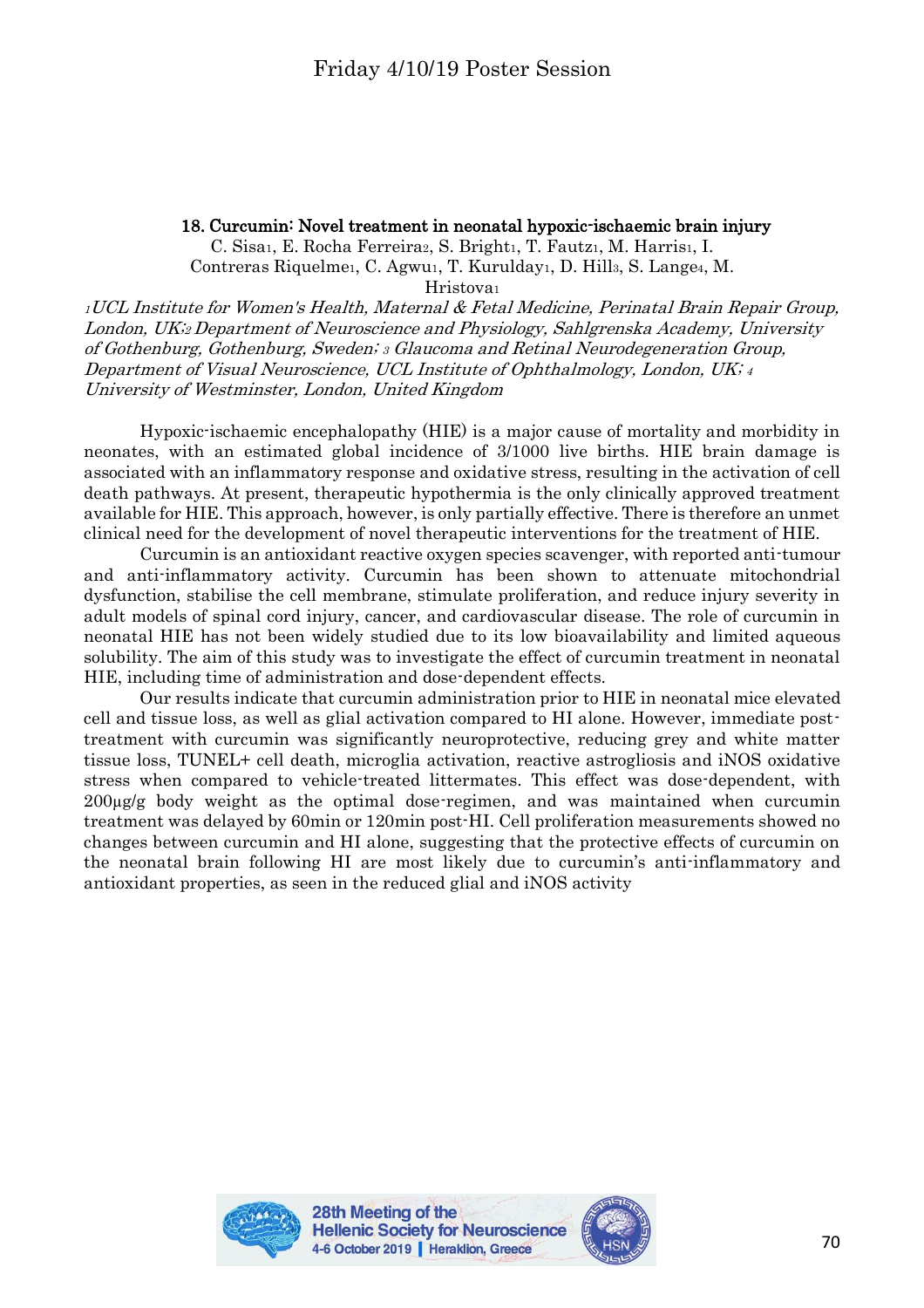## 19. The selective muscarinic type 1 receptor antagonist, biperiden, does not impair episodic novelty memory: An EEG study

Toth, M., Sambeth A., & Blokland A.

## Maastricht University, Dept. Neuropsychology and Psychopharmacology

The muscarinic antagonist, scopolamine has long been used as a model of episodic memory decline, as seen in Alzheimer's disease (AD). However, due its non-selective profile it is known to impair attention and cause severe side effects. Since, memory has been largely found to rely on the muscarinic M1 subtype receptors, a more selective M1 antagonist, such as biperiden might be a better alternative. Furthermore, previous research has shown that novelty processing is impaired in AD. Therefore, we investigated the effects of 4 mg orally administered biperiden on episodic novelty memory according to a double-blind, placebo-controlled, 2-way cross-over design in a population of healthy young volunteers. Memory was tested using a three-phase novelty paradigm with abstract figures and pseudo words. The behavioral and electrophysiological effects were investigated using signal detection theory and EEG. Four evoked response potential components of interest were the N200, P300, N400 and P600. Moreover, early and late old/new effects were examined. Additionally, we measured possible side effects. According to our results biperiden did not impair novelty memory, and did not cause any severe side effects. However, compared to placebo it slowed reaction times with respect to recognition of the abstract figures but not to the pseudo words. This indicates possible impairing effects of this higher dose on attention. As such, our behavioral results do not support the application of biperiden for modeling novelty memory problems as seen in AD. The underlying electrophysiological results are being currently analyzed.



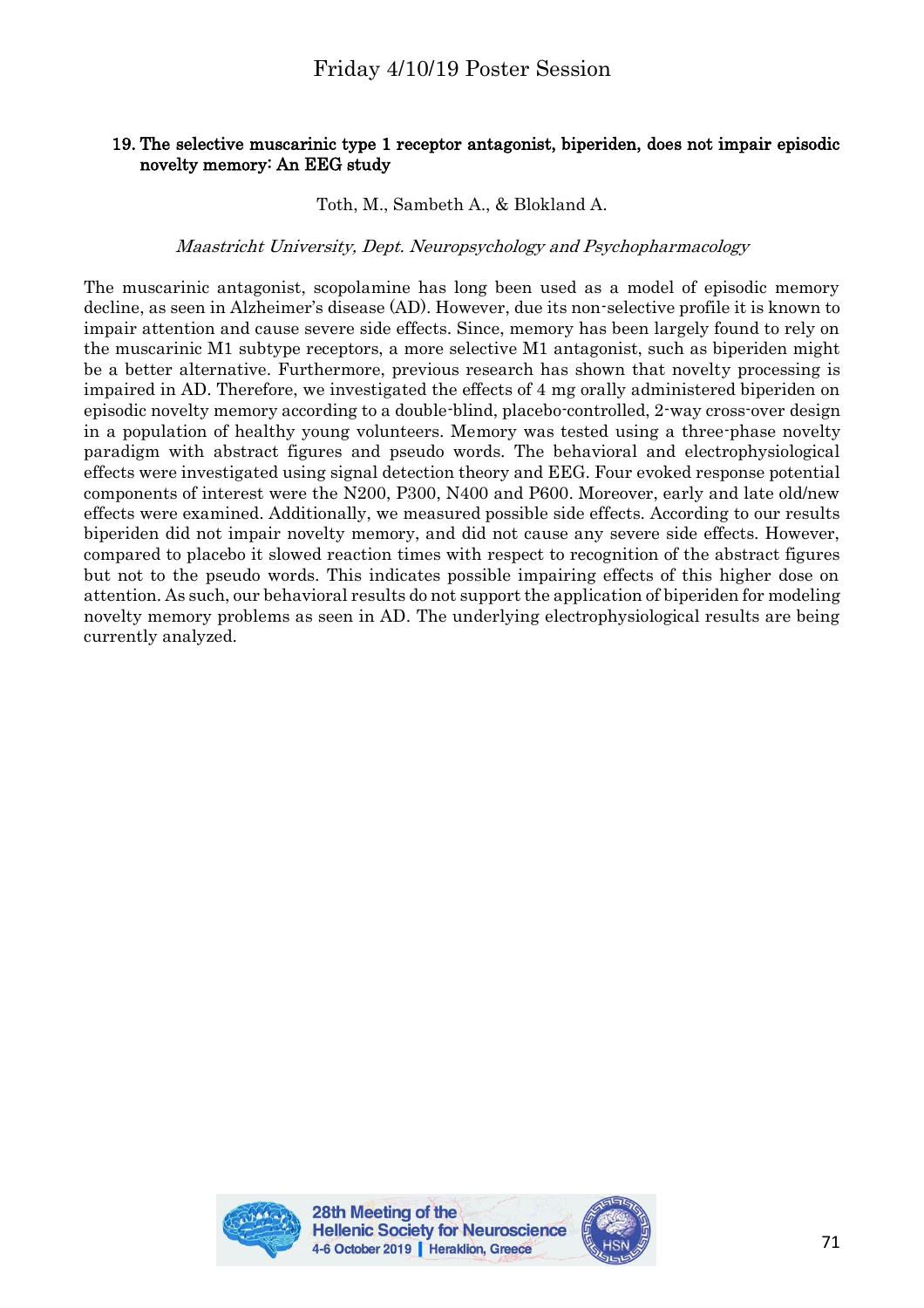## 20. Circulating microRNA as potential biomarkers for psychiatric and neurodegenerative disorders

Manon MJ van den Berg1234, Julian Krauskopf4, Jan G Ramaekers3, Jos CS Kleinjans24, Jos Prickaerts12, Jacco J Briedé<sup>24</sup>

1. Department of Psychiatry and Neuropsychology, Faculty of Health, Medicine and Life Science Maastricht University, P.O. 616, 6200 MD Maastricht, The Netherlands 2. MHeNS, School for Mental Health and Neuroscience, Maastricht University, P.O. 616, 6200 MD Maastricht, The Netherlands

3. Department of Neuropsychology and Psychopharmacology, Faculty of Psychology and Neuroscience, Maastricht University, P.O. 616, 6200 MD Maastricht, The Netherlands 4. Department of Toxicogenomics, Faculty of Health, Medicine and Life Science, Maastricht University, P.O. 616, 6200 Maastricht, The Netherlands

Circulating microRNAs (cimiRNAs) are a class of non-encoding RNAs found in body fluids such as blood, cerebrospinal fluid (CSF) and tears. CimiRNAs have been implicated as promising biomarkers for central nervous system (CNS) disorders because they are actively secreted as messengers and are profoundly involved in fine-tuning of developmental and differentiation processes. Furthermore, these are attractive biomarkers because they are extremely stable, tissue enriched and can be determined in a quantitative manner. This review aims to provide a comprehensive assessment on the current progress regarding the potential value of cimiRNAs as CNS biomarkers. Within this framework five CNS disorders were explored which share a common pathological hallmark namely cognitive impairment. The CNS disorders include Major depression disorder (MDD), Bipolar disorder (BD), Schizophrenia (SZ), Alzheimer's disease (AD) and Parkinson disease (PD). The similarities and differences between altered cimiRNAs in the different disorders are presented. The miR-29 family, miR-34a-5p and miR-132-3p are further explored as common dysregulated cimiRNAs found in the CNS disorders. Furthermore, it is shown that the type of body fluid used for measuring cimiRNAs is important as inconsistencies in cimiRNAs expression directions are found when comparing CSF, blood cell-free and blood cellbound samples.



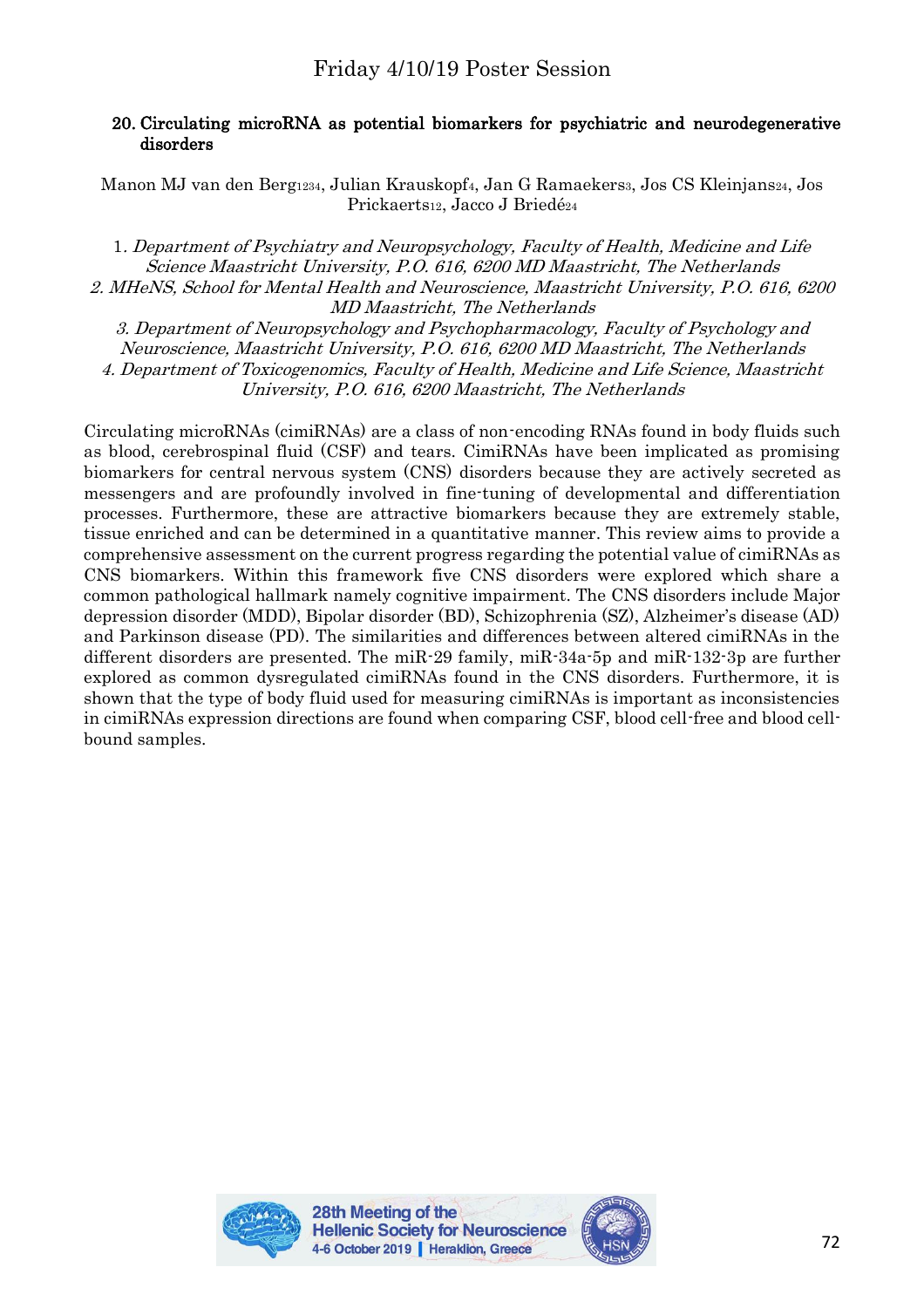## 21. Neurodevelopment and pharmaceuticals: in vitro, in vivo or organoids?

#### Denis Zosen

#### Department of Pharmaceutical Biosciences, School of Pharmacy, University of Oslo, Oslo, Norway

According to recent epidemiological studies, brain-related illnesses encompassing for example depression, epilepsy and brain neoplasms will take the leading position in the global burden of disease by the 2020s. Many neurological diseases begin during embryonic and fetal life. Some of these can be caused or precipitated by drug use during pregnancy and pharmaceuticals taken by mothers may affect fetus neurodevelopment. For this reason, we need platforms for testing pharmaceuticals in the developing brain – the only way to do that is by employing adequate *in vitro* and *in vivo* models. In our work, we are aiming to approach to neurodevelopment and pharmaceutical interactions through the use of several experimental models, such as immortalized neuron-like cells and differentiated neurons derived from human iPSCs as in vitro, but also developing chicken embryo as in vivo model and human organoids of different brain regions. Based on the human iPSC, we already succeeded and recapitulated this new approach for so-called brain organoids. We managed to culture organoids by the days-invitro 18 and we showed that early brain development markers (such as Brna3a and FoxP1) are expressed even at this stage of growth. It's also been shown in our lab that several potential candidate genes for changing in expression might be employed for neuropharmacotoxicological analysis, e.g. pax6, mmp9, pcna. Moreover, developing chicken brain and *in ovo* as an alternative in vivo model was employed. The chicken egg is trustful and easy to maintain animal model, where all the events of neurodevelopment can be recapitulated under drug treatment. Based on the facts, that many different neuropathological deviations take place during intrauterine development and the last studies which show that many drugs might cause pathological changes in the developing brain – testing of the neuropharmaceuticals is still a big issue. The question is which model system to use  $-2D$  in vitro or 3D organoids or in vivo or all of them at once?



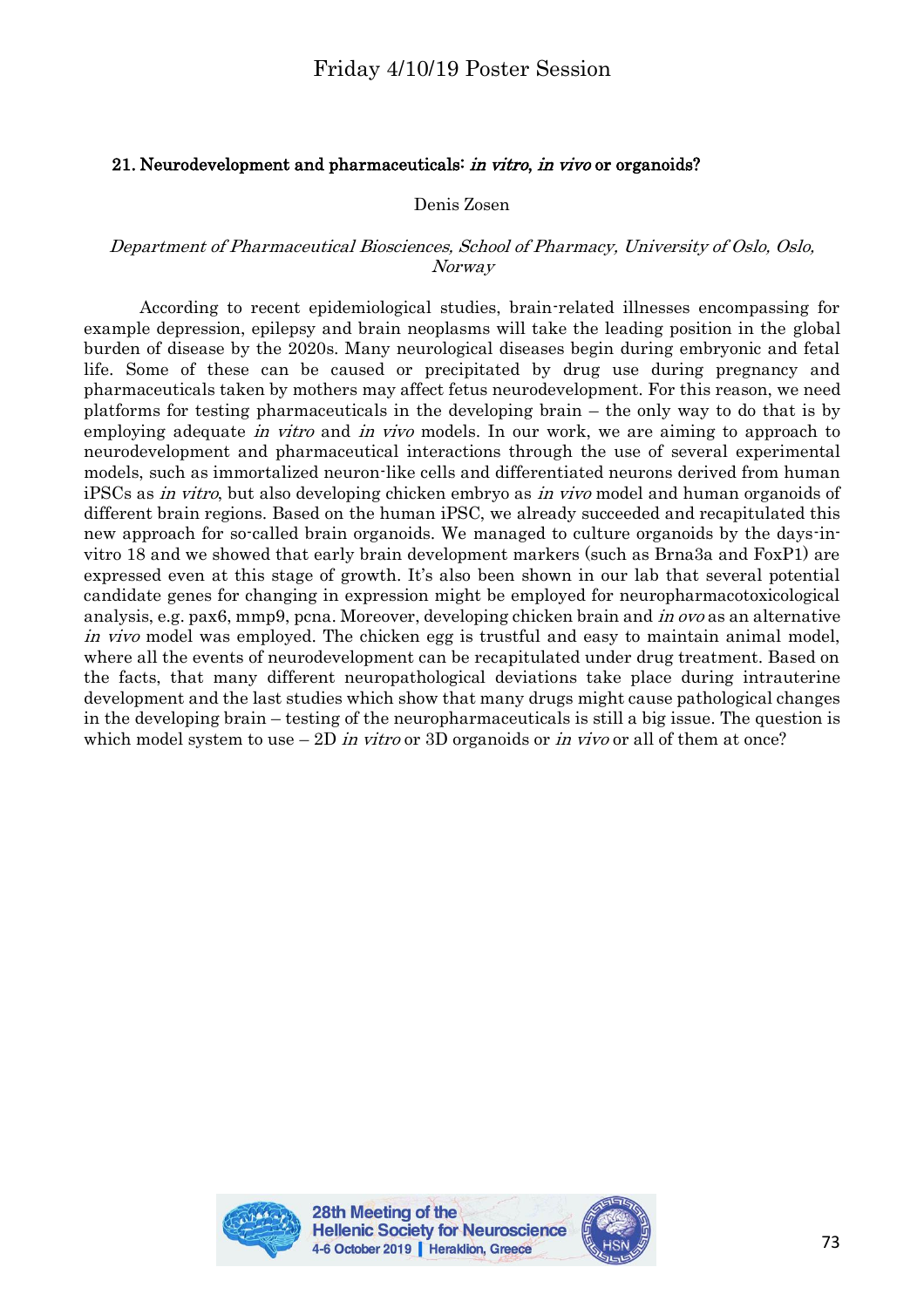# Friday 4/10/19 Poster Session

## 22. In-vivo treatment with the mGluR5 negative allosteric modulator CTEP ameliorates the disease progression in the SOD1G93A mouse model of amyotrophic lateral sclerosis.

Carola Torazza1, Tiziana Bonifacino1, Marco Milanese1,2, Francesca Provenzano1, Giambattista Bonanno1,2,3

1 Department of Pharmacy, Unit of Pharmacology and Toxicology, University of Genoa, Italy; 2 Centre of Excellence for Biomedical Research, University of Genoa, Italy; 3 IRCCS, San Martino Polyclinic Hospital, Genoa, Italy.

Amyotrophic lateral sclerosis (ALS) is a neurodegenerative disease leading to motor neurons (MNs) death and to glial cell damage. The aetiology of the disease is still poorly defined, although glutamate (Glu)-mediated excitotoxicity is assumed to represent one major cause of MN damage. Group I metabotropic glutamate receptors (mGluR1 and mGluR5) are implicated in Glumediated excitotoxicity in ALS, since they are involved in prominent cellular processes and largely over-expressed during disease progression. In this context, we recently demonstrated that activation of presynaptic mGluR1 and mGluR5 produced abnormal Glu release in the SOD1G93A mouse model of ALS and that halving or abolishing their expression significantly delays the disease onset and prolongs survival, ameliorates the disease progression by postponing the decline of motor abilities, preserves the spinal cord MNs from death and reduces the astrocytes and microglia activation in SOD1G93A mice.

Due to these encouraging results, we investigated here the effects of the in vivo pharmacological treatment of SOD1G93A mice with 2-chloro-4-((2,5-dimethyl-1-(4-(trifluoromethoxy) phenyl)-1Himidazol-4-yl) ethynyl) pyridine (CTEP), a negative allosteric modulator of mGluR5. We treated 90 days old symptomatic SOD1G93A mice with CTEP (2mg/kg/48h or 4mg/kg/24h) or vehicle, by gavage, until death. CTEP dose dependently ameliorated the clinical features in SOD1G93A mice. The lower dosage barely produced positive effects. The higher dosage significantly delayed the disease onset, increased survival and improved motor abilities in treated mice. The in vivo treatment also preserved of MNs from death, decreased the activation of astrocytes and microglia and reduced the abnormal Glu release in spinal cord. All these effects were more marked in female than in male SOD1G93A mice.

In conclusion, our previous and present results suggest that mGluR5 represents a promising target for the treatment of ALS and the CTEP in vivo effects in SOD1G93A mice support this translational perspective.